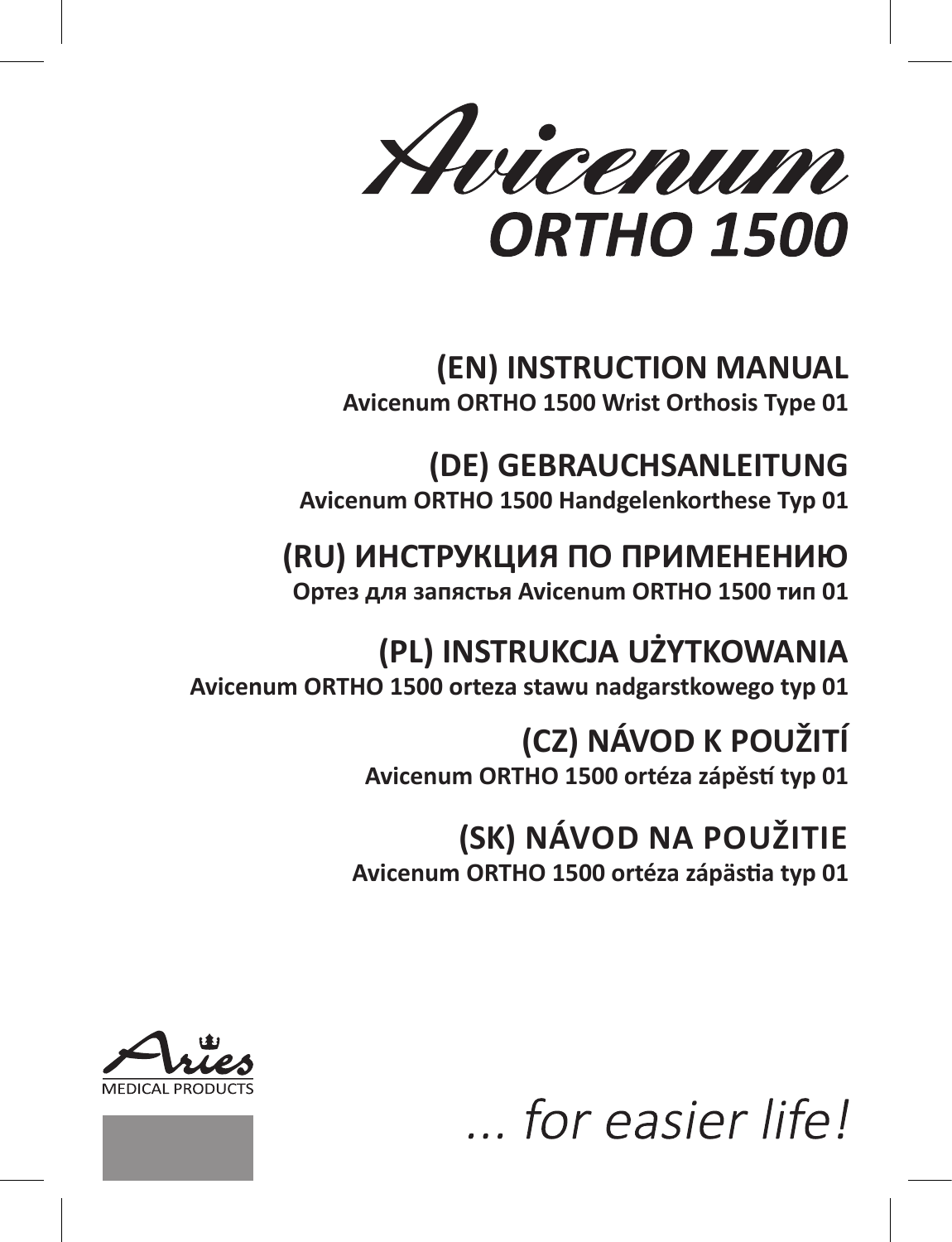#### **(EN) Dear customer,**

In your hands, you are now holding a wrist orthosis for post-operative and post-traumatic therapy. You can maximize the benefits of the product by its proper use and maintenance.

**Avicenum ORTHO 1500 Wrist Orthosis Type 01** is manufactured by the flat knitting technology. The materials used are non-irritating and latex-free. In the palm area, the orthosis is fitted with an anatomically shaped removable plastic support. The fixation effect is boosted by a velcro strap. The mechanism behind the effects of the product is based on the compressive action and fixation in the wrist area which produce the desired therapeutic effect. In order to achieve the desired effects, you must select the correct size of the product. The product is most effective during physical strain. The product is also suitable for sports activities. You should remove the product during longer breaks. **Avicenum ORTHO 1500 Wrist Orthosis Type 01** is a medical device intended for use both at home and in medical facilities.

#### **Product name: Avicenum ORTHO 1500 Wrist Orthosis Type 01**

#### **Product variants:**

- Left, support, wrist strap, sizes XS XXL
- Right, support, wrist strap, sizes XS XXL

#### **Intended use:**

A medical device designed to support the wrist during post-traumatic and post-operative therapy, in case of flabby muscles, inflammation, or injury to wrist ligaments and tendons and to prevent swelling. This product is also suitable for sports activities as a therapeutic or preventive aid.

#### **Indications:**

- Acute or chronic wrist instability
- Treatment after severe or mild distortions of the wrist (sprain)
- Wrist post-traumatic swelling
- Wrist swelling in arthritis or arthrosis
- Enthesopathy in the area of radioulnar articulation
- Treatment after surgery or fracture of the wrist
- Painful syndromes of the wrist
- Wrist tendons inflammation
- Carpal tunnel syndrome
- Prevention of wrist injury
- Wrist ligaments instability

If this is the first time you use the product, consult your doctor or have your medical condition regularly examined.

#### **Contraindications:**

- Skin diseases or injuries in the wrist area
- Acute weeping skin manifestations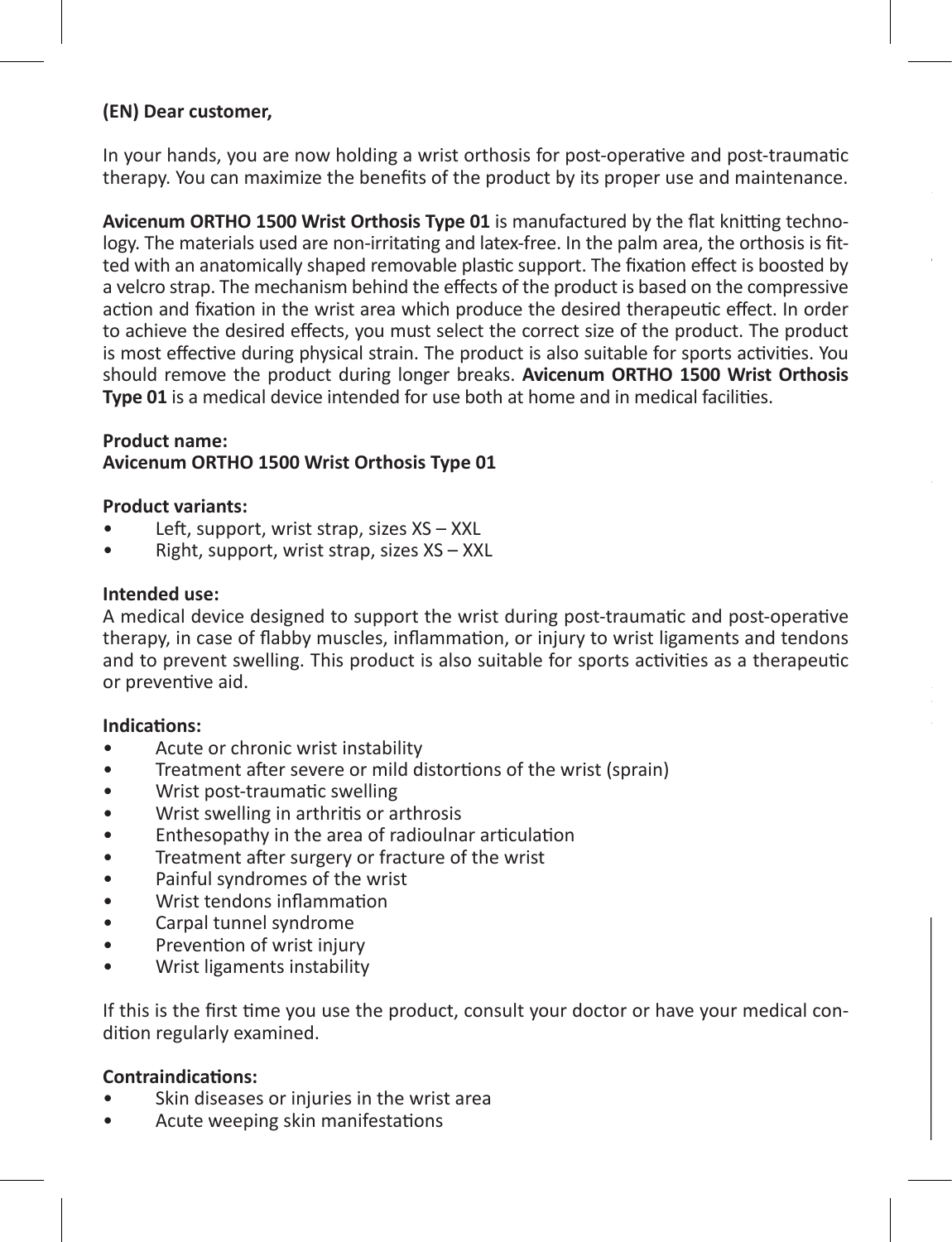- Hypersensitivity to materials used
- Lymphatic drainage disorders and unspecified swelling of the soft tissue in the wrist area
- Limb sensitivity disorders, peripheral neuropathy

Your doctor should consider the use of the product in view of the known contraindications and possible risks compared to the product's therapeutic benefits.

#### **Target group:**

Patients with wrist instability, patients undergoing post-operative or post-traumatic therapy of the wrist, and patients with the above indications. The product is intended for use on healthy, intact skin. The product is intended for all age groups and both sexes. The product may be used in pregnancy without limitation.

#### **Side effects:**

Side effects may occur especially when using a wrong size of the product or if the product is used outside strenuous activities. If the product is too tight, there may be pressure sores, impaired blood circulation due to compression of blood vessels, or deterioration of sensitivity due to excessive compression of the nerves. Sensitive and hypersensitive individuals may experience skin irritation (redness, itching, or blistering) at the point of contact of the product with the skin.

#### **How to choose the correct size:**

In order to achieve the desired effects, you must select the correct size of the product. Determine the size by measuring the circumference at the points indicated in the figure.

#### **Note:**

Any swelling or instability of the wrist should be examined by your doctor. If this is the first time you experience swelling or instability of the wrist, consult your doctor before using the product. Do not use the product if you do not know the cause of the swelling or instability of the wrist. Always consult your doctor before combining the product with other medical devices (e.g., compression arm orthosis).

- Use a tape measure.
- Take the measurements standing up, preferably in the morning right after waking up.
- Get assistance from another person.
- Measured values may change during the therapy  $-$  always verify the correct size before using a new product.

| <b>Size</b> | Types:       | Wrist<br>circumference (cm) |  |
|-------------|--------------|-----------------------------|--|
| XS          | Right - Left | $14 - 15$                   |  |
| s           | Right - Left | $15 - 16$                   |  |
| м           | Right - Left | $16 - 17$                   |  |
|             | Right - Left | $17 - 18$                   |  |
| XL          | Right - Left | $18 - 19$                   |  |
| <b>XXL</b>  | Right - Left | $19 - 20$                   |  |

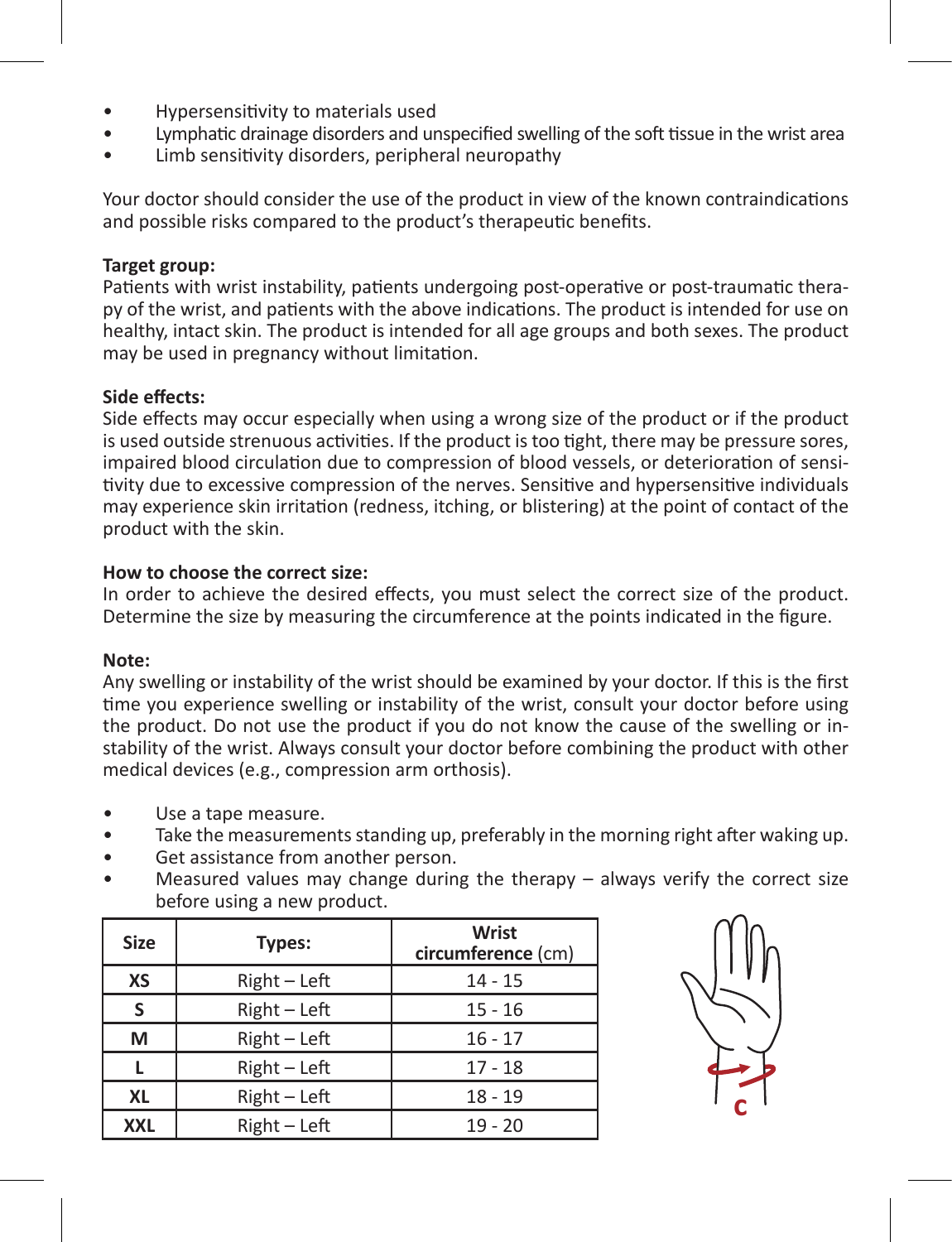**If you are on the border between two sizes**, choose the bigger one. If you have difficulties choosing the size of the product, visit a specialized medical supplies store or directly the manufacturer.

**If you have difficulties putting on the product**, visit a specialized medical supplies store and request a demonstration of the correct method of applying it. With a correctly selected size:

- You should feel noticeable but not unpleasant pressure at the wrist area
- The product does not slide or roll down
- The product does not choke at any point

Size and manufacturer information can be found on the tag sewn at the top edge of the product

# **Method of use:**

Put on the orthosis so that the plastic support fits correctly to the palm. Then fixate the velcro strap over the orthosis around the wrist that will hold the orthosis in place while stabilizing the wrist. When putting on, the product may not come into contact with sharp objects (e.g., jewellery) or long nails.

Stretch the product evenly without creases for effective distribution of pressure.

If you use body cosmetics, wait about 15 minutes after application before you put on the product.

In the case of visible mechanical damage to the product, stop wearing it and preferably replace it with a new product.

# **Care and maintenance:**

**Avicenum ORTHO 1500 Wrist Orthosis Type 01** is a medical device intended for repeated use by a single person. The product will maintain its properties and safety for 12 months from the first use under these conditions:

- Provided you remove the plastic support, the product can be washed in a washing machine (maximum washing temperature 30 °C, gentle cycle) in a soapy solution or using a special preparation for washing compressing stockings and orthosis using a wash bag
- Do not use fabric softeners
- Do not use centrifugation; squeeze the wet product between two towels
- Dry the product in a horizontal position away from a direct heat source (radiator, sun)
- Do not iron the product
- The maximum number of washing cycles is 120
- Store in a dry and dark place, preferably in the original packaging
- Do not interfere mechanically in the product, do not repair places damaged by use, do not cut the edges of the product
- Pay special attention to the velcro straps:

-They may get damaged if in direct contact with the knitted fabric of the product -Prevent their contact with other materials (cloths, textile fibres, dirt) as this may partially or completely degrade their properties and functionality

The product may not come into contact with organic solvents or bleaching agents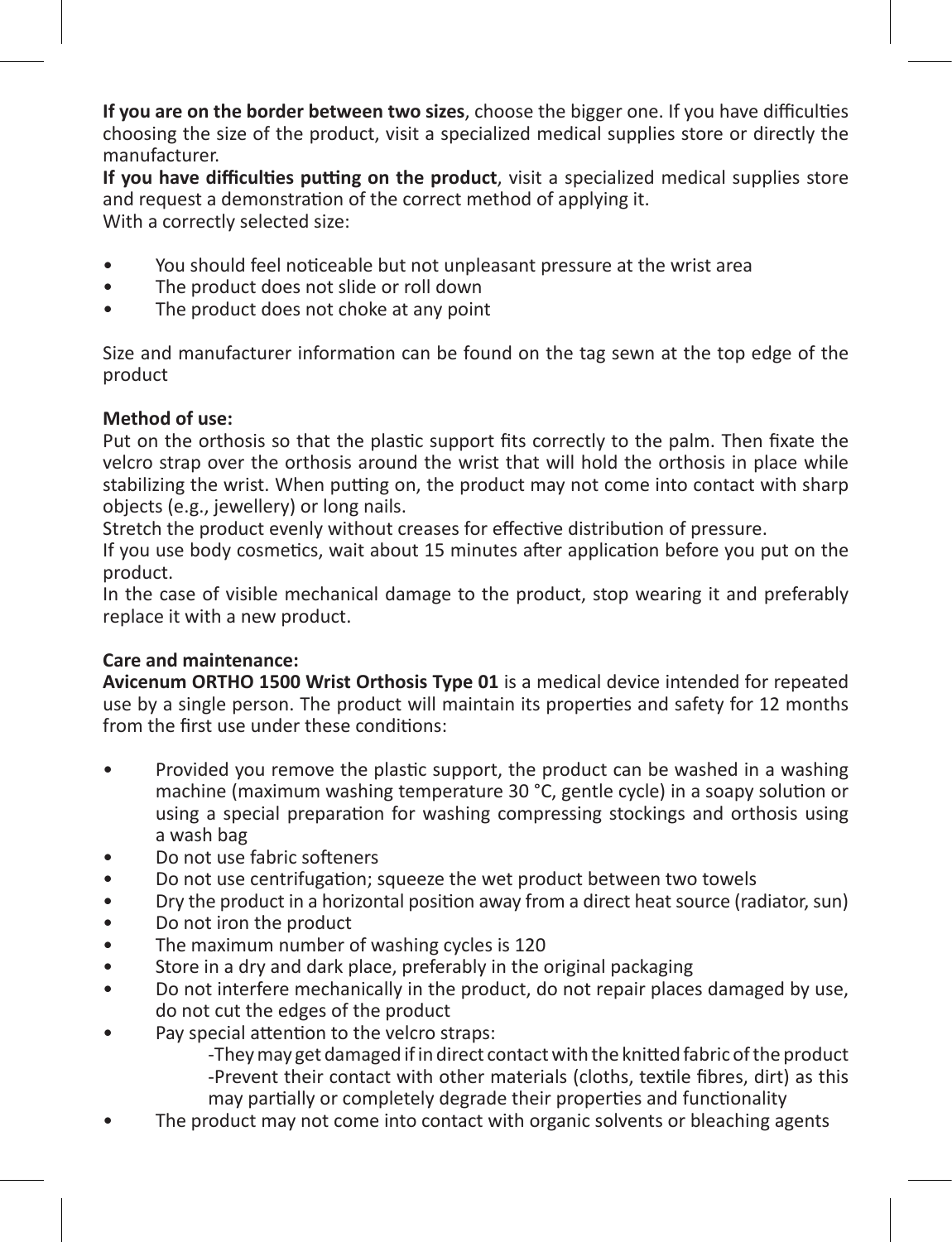The medical device may be used safely for 24 months from the date of manufacture. This date is contained in the batch number of the device expressed as YY/MM-1234567 where YY is the year and MM the month of manufacture.

**Care symbols:** 

**M A 图 M &** Do not use fabric softeners

**Prohibited use:**

Stop using the product immediately if:

- If it shows signs of mechanical damage (replace the product)
- Your health has deteriorated which could be associated with the use of the product -consult your doctor at once

# **Composition:**

60 % PAD Nylon, 21 % elastane LYCRA®, 19 % PES Polyester, cotton terry, PVC

This medical device does not contain an active substance, including human blood or plasma derivatives, tissues or cells of human origin or derivatives thereof, tissues or cells of animal origin or derivatives thereof.

# **Disposal:**

The product can be disposed of with normal household waste or in a textile waste container. Although the product is intended for use on healthy and intact skin, it may be contaminated with body fluids during use. In that case, dispose of the product as an infectious material.

The material used is not toxic unless burned. Do not burn the used orthosis.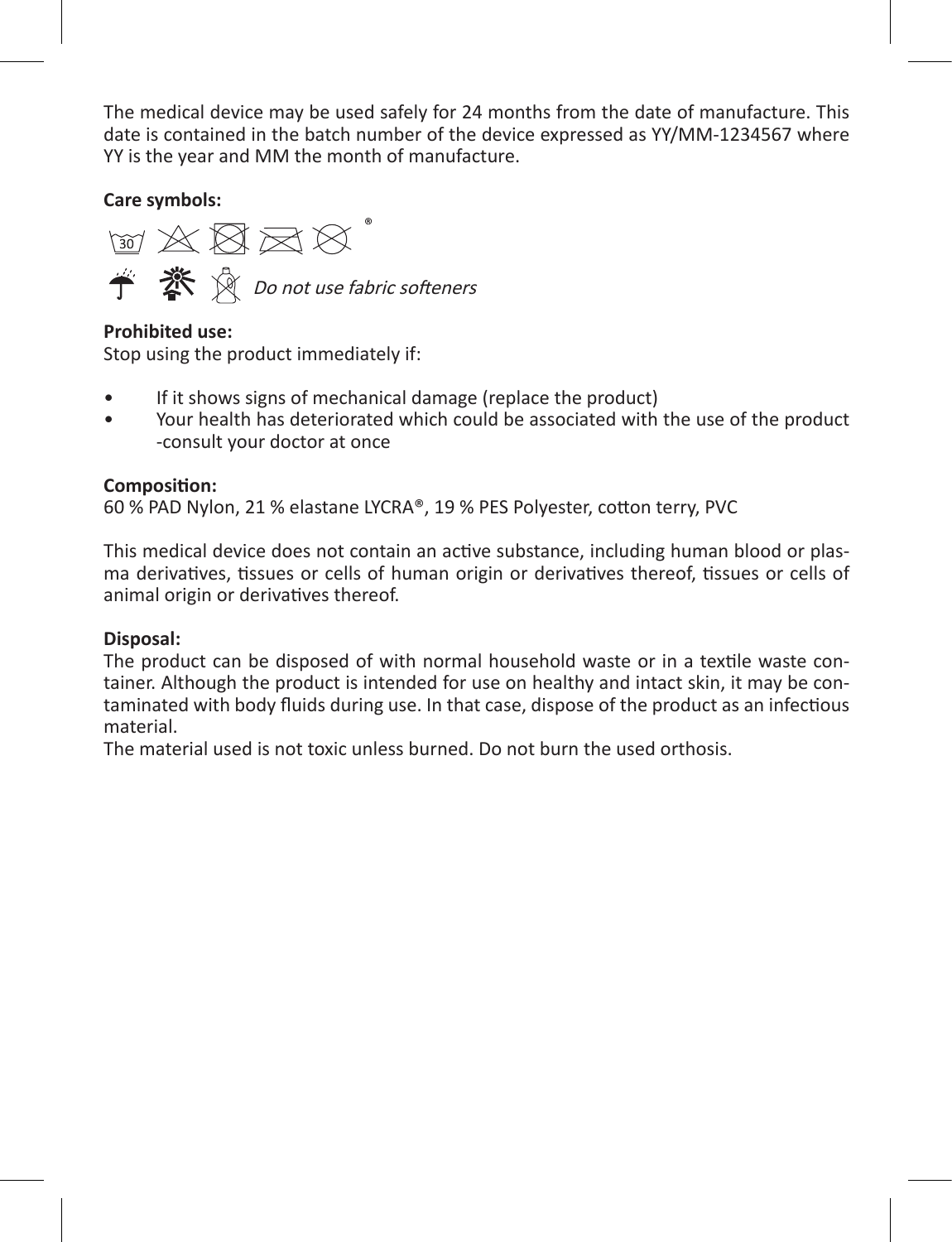**Any serious adverse event that occurs in connection with the device should be reported to the manufacturer and the competent authority of the Member State in which the user/patient is resident.**

| Česká republika | Státní ústav pro kontrolu léčiv, Šrobárova 48, 100 41 Praha 10                                                                  |  |
|-----------------|---------------------------------------------------------------------------------------------------------------------------------|--|
| Slovensko       | Štátny ústav pre kontrolu liečiv, Kvetná 1024/11, 821 08 Bratislava                                                             |  |
| Polska          | Urząd Rejestracji Produktów Leczniczych, Wyrobów Medycznych i<br>Produktów Biobójczych, Al. Jerozolimskie 181C, 02-222 Warszawa |  |
| Deutschland     | Das Bundesinstitut für Arzneimittel und Medizinprodukte, Kurt<br>Georg Kiesinger Allee 3, 53175 Bonn                            |  |
| Россия          | Roszdravnadzor, Address: 4, bld. 1, Slavyanskaya Square, Moscow,<br>109074                                                      |  |
| Україна         | Ministry of Health Ukraine, 7 Hrushevskoho Street, Kyiv, 01601                                                                  |  |
| Australia       | The Therapeutic Goods Administration, 136 Narrabundah Lane,<br>Symonston ACT 2609                                               |  |

#### **Manufacturer:**



ARIES, a.s., Studenec 309, 512 33 Studenec Last reviewed: 01.01.2020

# $C \in$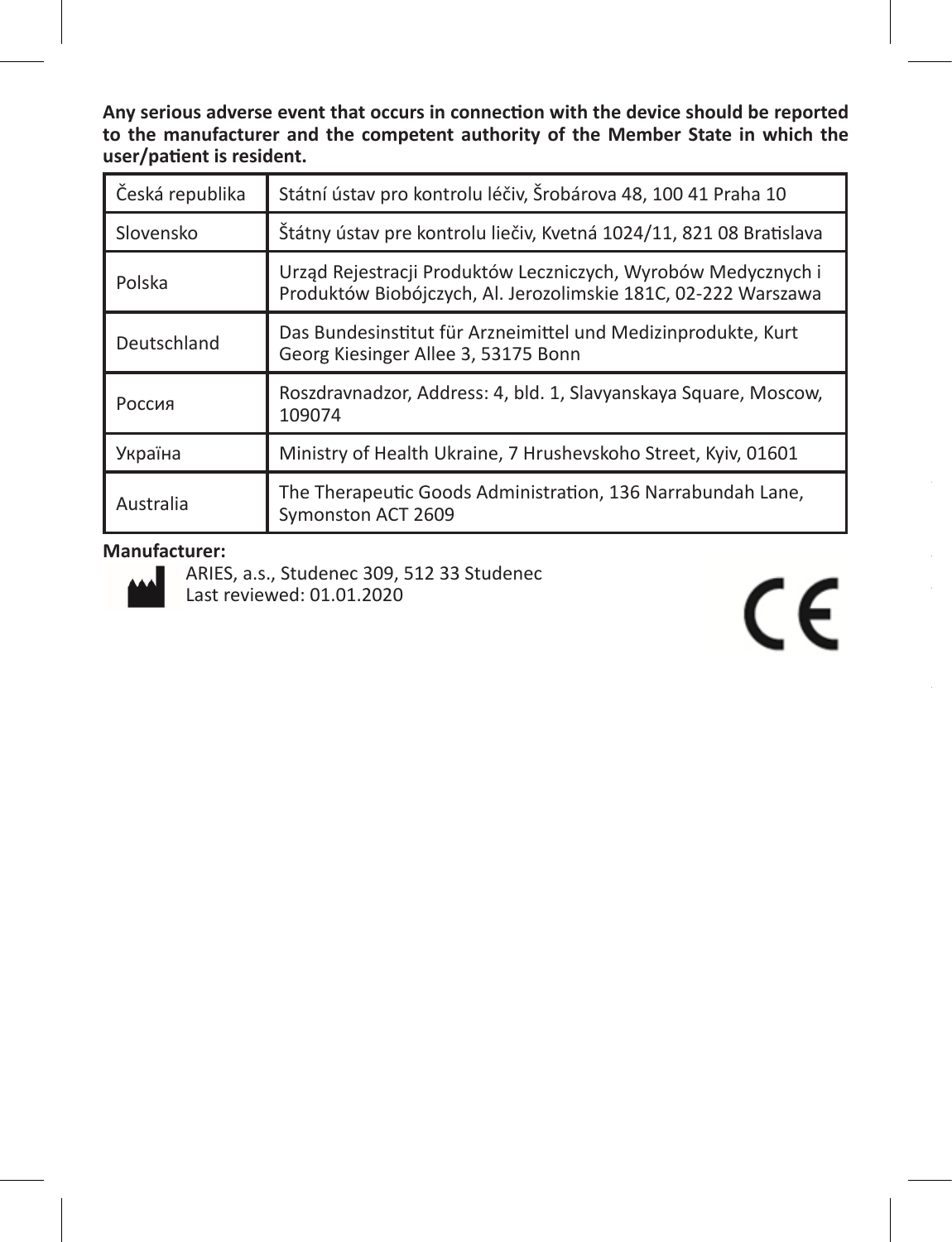# **(DE) Sehr geehrter Kunde,**

Sie halten eine medizinische Handgelenkorthese zur unterstützenden Therapie nach Operationen und Verletzungen in den Händen. Die Gebrauchseigenschaften dieses Produkts können Sie verbessern, indem Sie es richtig pflegen bzw. anwenden.

Die **Avicenum ORTHO 1500 Handgelenkorthese Typ 01** ist in Flachstricktechnik gefertigt. Die für ihre Herstellung verwendeten Materialien sind nicht hautreizend und enthalten kein Latex. Im Handtellerbereich der Orthese befindet sich eine anatomisch geformte herausnehmbare Plastikschiene. Die Fixierungswirkung der Schiene wird durch ein Band mit Klettverschluss unterstützt. Der Wirkmechanismus der Orthese beruht auf der Kompressionswirkung und Fixierung im Bereich des Handgelenks, wodurch sich der erforderliche therapeutische Effekt einstellt. Zum Erzielen des gewünschten Effekts ist es nötig, die richtige Größe zu wählen. Ihre beste Wirkung erzielt die Orthese bei körperlicher Aktivität. Die Orthese ist auch für sportliche Aktivitäten geeignet. Bei längeren Ruhepausen sollten Sie die Orthese abnehmen. Die **Avicenum ORTHO 1500 Handgelenkorthese Typ 01** ist ein Medizinprodukt, das sowohl zur Anwendung zu Hause, als auch bei Gesundheitsdienstleistern bestimmt ist.

#### **Name des Medizinprodukts: Avicenum ORTHO 1500 Handgelenkorthese Typ 01**

#### **Varianten des Medizinprodukts:**

- links, Verstärkung, Handgelenkband, Gr. XS XXL
- rechts, Verstärkung, Handgelenkband, Gr. XS XXL

#### **Anwendungszweck des Medizinprodukts:**

Medizinprodukt, das zur Stützung des Handgelenks bei der Therapie nach Verletzungen und Operationen sowie zur Reduktion der Entstehung von Schwellungen bestimmt ist und als Unterstützung bei einer Schwäche, Entzündung oder Verletzung der Handgelenkbänder und -sehnen dient. Diese Orthese ist auch bei sportlicher Aktivität zur Heilung oder Prävention geeignet.

#### **Indikation:**

- akute oder chronische Instabilität des Handgelenks
- Nachbehandlung von schweren oder weniger schwerwiegenden Distorsionen (Verstauchungen) des Handgelenks
- Schwellung des Handgelenks nach Verletzung
- Schwellung des Handgelenks bei Arthritis oder Arthrose
- Enthesiopathie im Bereich des Radioulnargelenks
- Nachbehandlung von Operationen und Brüchen des Handgelenks
- Schmerzsyndrome des Handgelenks
- Sehnenentzündungen im Bereich des Handgelenks
- Karpaltunnelsyndrom
- Prävention von Handgelenkverletzungen
- Instabilität des Bandapparats des Handgelenks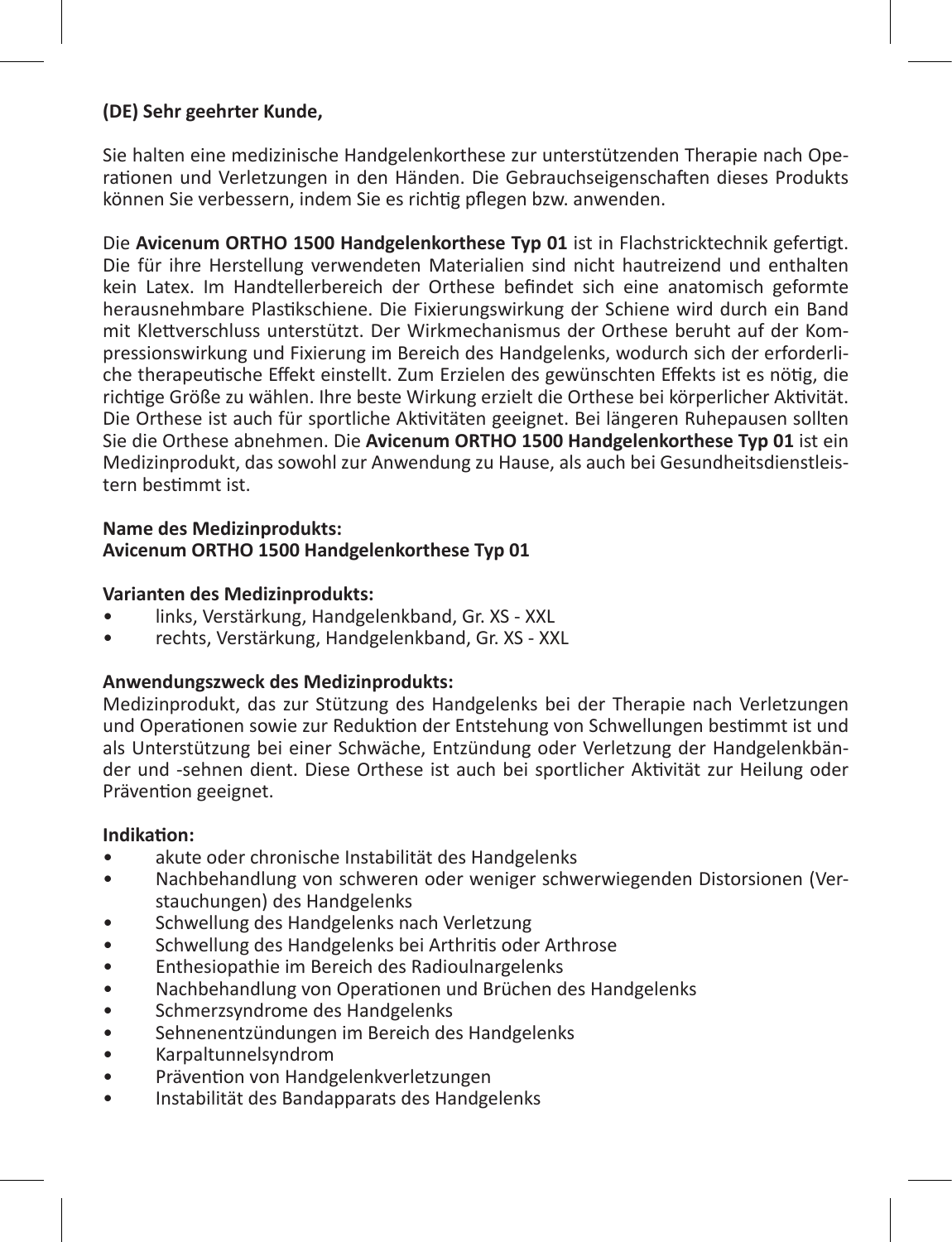Bei erstmaliger Anwendung der Handgelenkorthese sollten Sie sich bezüglich der Anwendung mit Ihrem behandelnden Arzt beraten, ggf. sollte Ihr Gesundheitszustand regelmäßig ärztlich kontrolliert werden.

#### **Kontraindikation:**

- Erkrankungen oder Verletzungen der Haut im Bereich des Handgelenks
- akute nässende Hautmanifestationen
- Überempfindlichkeit gegenüber den verwendeten Materialien
- Störungen des Lymphabflusses und unspezifische Schwellungen des Weichgewebes im Bereich des Handgelenks
- Sensibilitätsstörungen der Gliedmaßen, periphere Neuropathie

Bei bekannten Kontraindikationen sollte der behandelnde Arzt die Anwendung der Handgelenkorthese abwägen und das mögliche Risiko gegenüber dem therapeutischen Nutzen des Medizinprodukts beurteilen.

#### **Patienten-Zielgruppe:**

Patienten mit Instabilität des Handgelenks, Therapie des Handgelenks nach Operationen und Verletzungen sowie Patienten mit den oben genannten Indikationen. Die Handgelenkorthese ist zur Anwendung auf gesunder, unverletzter Haut bestimmt. Die Orthese ist für alle Altersgruppen und beide Geschlechter bestimmt. Es besteht keine Anwendungsbeschränkung in der Schwangerschaft.

#### **Nebenwirkungen:**

Nebenwirkungen können vor allem bei falsch gewählter Größe oder bei Anwendung der Handgelenkorthese in unbelastetem Zustand auftreten. Bei zu fest angelegter Handgelenkorthese kann es zu Druckstellen, zu einer Verschlechterung der Durchblutung durch Kompression der Blutgefäße oder zu einer Sensibilitätsverschlechterung durch zu starke Kompression der Nerven kommen. Bei empfindlichen Personen kann es an der Kontaktstelle mit dem Material, aus dem die Handgelenkorthese gefertigt ist, zu Hautirritationen (Rötungen, Juckreiz, Blasenbildung) kommen.

# **Wahl der richtigen Größe der Handgelenkorthese:**

Zum Erzielen des gewünschten Effekts ist es nötig, die richtige Größe zu wählen. Diese kann nur durch Messen der Umfänge der Gliedmaßen an den auf der Abbildung gekennzeichneten Stellen ermittelt werden.

# **Hinweis:**

Jedwede Schwellung oder Instabilität des Handgelenks sollte von einem Arzt beurteilt werden. Sollte die Schwellung oder Instabilität des Handgelenks bei Ihnen zum ersten Mal aufgetreten sein, beraten Sie sich vor Anwendung der Handgelenkorthese mit Ihrem Arzt. Beginnen Sie keine Selbstbehandlung mit der Handgelenkorthese, sofern Sie die Ursache der Schwellung oder Instabilität des Handgelenks nicht kennen. Beraten Sie sich vor einer Kombination mit anderen Medizinprodukten (z. B. mit einem Kompressionsarmstrumpf) stets mit Ihrem behandelnden Arzt.

zum Messen ein Schneidermaßband verwenden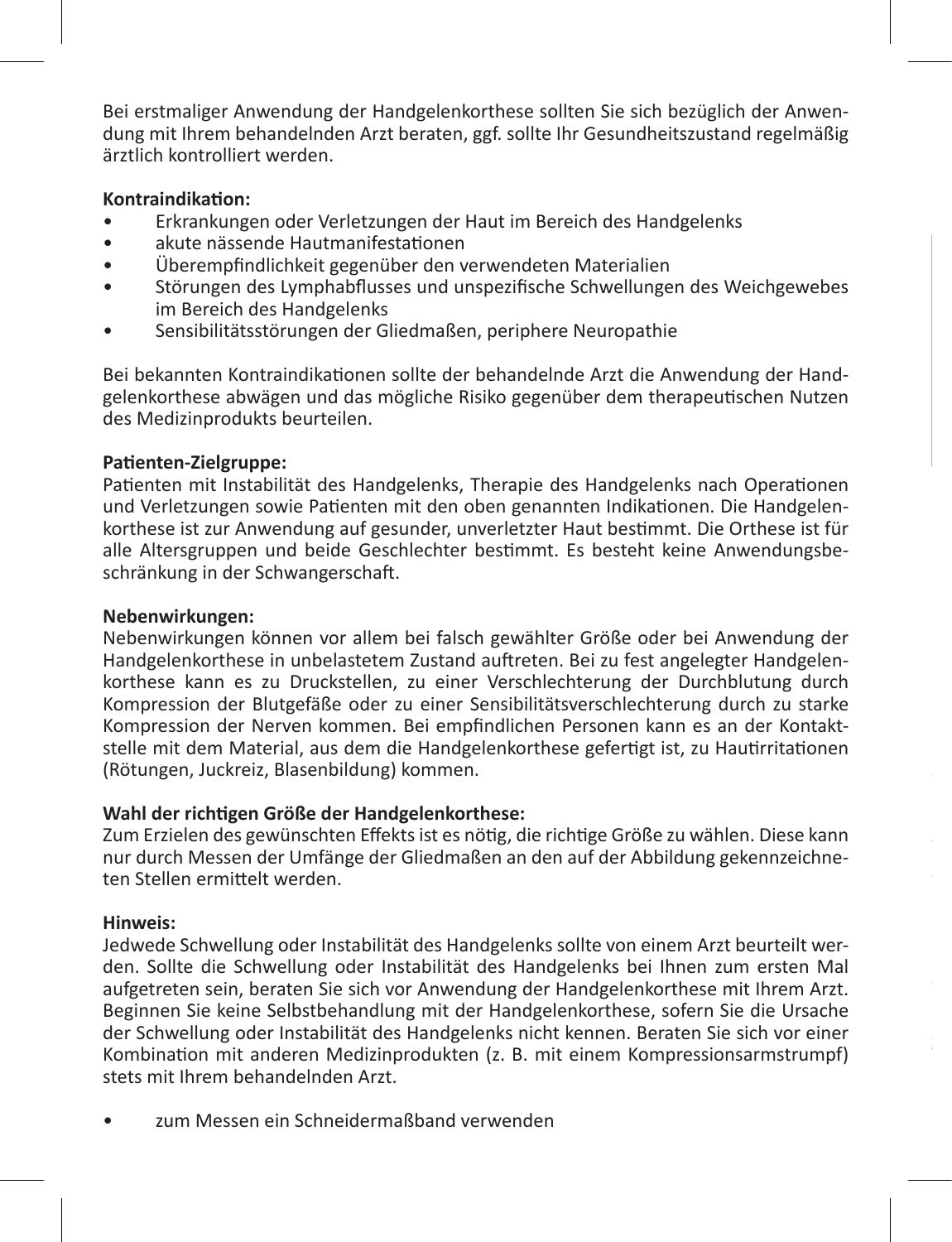- messen Sie am besten früh morgens nach dem Aufwachen
- bitten Sie eine zweite Person um Hilfe
- die gemessenen Werte können sich im Laufe der Behandlung ändern überprüfen Sie vor der Anwendung einer neuen Handgelenkorthese-Packung stets die richtige Größe

| Größe     | Ausführung:    | <b>Umfang des</b><br>Handgelenks (cm) |
|-----------|----------------|---------------------------------------|
| XS        | Rechts - Links | $14 - 15$                             |
|           | Rechts - Links | $15 - 16$                             |
| м         | Rechts - Links | $16 - 17$                             |
|           | Rechts - Links | $17 - 18$                             |
| <b>XL</b> | Rechts - Links | $18 - 19$                             |
| XXL       | Rechts - Links | $19 - 20$                             |



**Sollten die gemessenen Werte an der Grenze zwischen zwei Größen liegen**, wählen Sie die größere. Sollten Sie sich bei der Wahl der Größe der Handgelenkorthese nicht sicher sein, suchen Sie ein Sanitätshaus oder direkt den Hersteller auf.

**Sollte sich die Handgelenkorthese schlecht überziehen lassen**, besuchen Sie das Sanitätshaus und bitten Sie um Vorführung der richtigen Anziehtechnik.

# **Richtig gewählte Größe:**

- Sie verspüren im Bereich des Handgelenks einen merklichen, jedoch keineswegs unangenehmen Druck
- die Handgelenkorthese verrutscht nicht und wirft keine Falten
- die Handgelenkorthese schneidet nirgends ein

Angaben zur Größe und zum Hersteller sind auf dem Etikett zu finden, das am oberen Rand der Handgelenkorthese angebracht ist.

# **Anwendung der Handgelenkorthese:**

Die Orthese wird so an das Handgelenk angelegt, dass die Plastikschiene richtig am Handteller sitzt. Anschließend wird über die Orthese um das Handgelenk herum das Fixierband befestigt, das die Schiene an der richtigen Stelle hält und gleichzeitig das Handgelenk stabilisiert. Beim Anziehen sollte die Orthese nicht mit scharfen Gegenständen (z. B. Schmuck) oder langen Finger-/Zehennägeln in Kontakt kommen.

Die Orthese muss gleichmäßig und ohne Falten angelegt sein, damit es zu einer wirksamen Verteilung des Drucks kommt.

Sollten Sie Körperkosmetik benutzen, warten Sie mit dem Anziehen der Orthese nach der Applikation ca. 15 min.

Tragen Sie die Orthese bei sichtbarer mechanischer Beschädigung nicht mehr und ersetzen Sie sie am besten durch eine neue.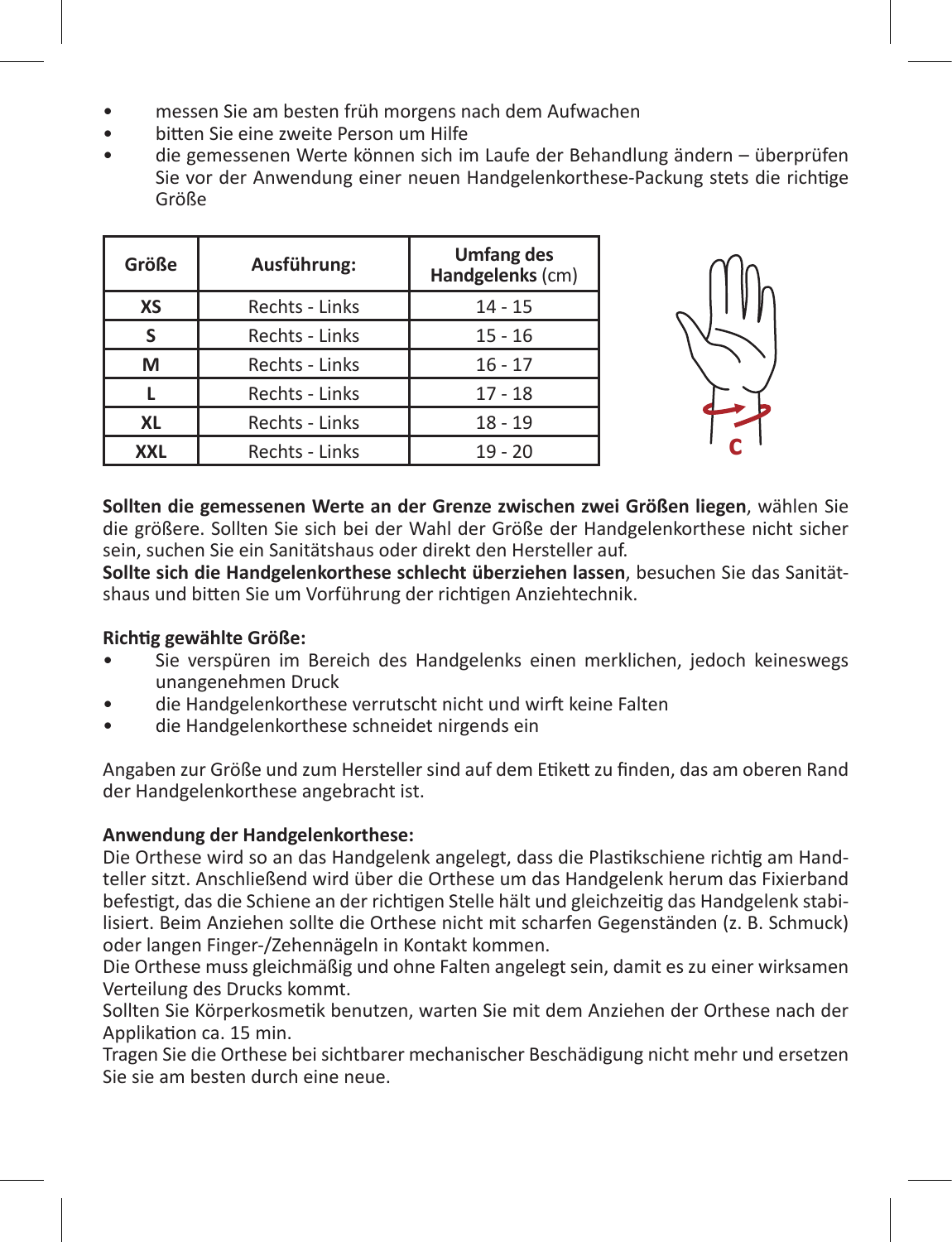#### **Pflege:**

**Die Avicenum ORTHO 1500 Handgelenkorthese Typ 01** ist ein Medizinprodukt, das zur wiederholten Anwendung durch eine Person bestimmt ist. Ihre Wirksamkeit und Sicherheit bleiben unter Einhaltung folgender Regeln über einen Zeitraum von 12 Monaten ab der ersten Anwendung erhalten:

- nach Herausnahme der Schiene ist Maschinenwäsche möglich (bei max. 30 °C im Schonwaschgang) mit einer Seifenlösung oder einem Spezialpräparat zum Waschen von Kompressionsstrümpfen und Bandagen, in einem Schutzbeutel (Wäschenetz)
- keinen Weichspüler verwenden
- nicht schleudern, nasse Handgelenkorthese zwischen zwei Handtüchern ausdrücken
- in waagerechter Lage ohne direkten Kontakt zu Wärmequellen (Heizkörper, Sonne) trocknen
- Handgelenkorthese nicht bügeln
- maximal 120 Waschzyklen möglich
- im Trockenen und Dunklen aufbewahren, am besten in der Originalverpackung
- nicht mechanisch in die Handgelenkorthese eingreifen, durch die Anwendung beschädigte Stellen nicht reparieren, Ränder nicht einschneiden
- bitte besonders auf den Klettverschluss achten:

-sollte der Klettverschluss direkt in Kontakt mit dem Gestrick kommen, kann dies zur Beschädigung des Gestricks führen

**Jedwedes schwerwiegende unerwünschte Vorkommnis, zu dem es im Zusammenhang** 

-sollte der Klettverschluss mit anderen Materialien (Gewebe, Textilfasern, Ve runreinigungen) in Kontakt kommen, kann dies zu seiner teilweisen oder völli gen Wertminderung und zum Verlust seiner Funktionalität führen

• die Handgelenkorthese darf nicht in Kontakt mit organischen Lösungsmitteln oder Bleichmitteln kommen

Das Medizinprodukt kann 24 Monate ab Herstellungsdatum sicher verwendet werden. Dieses Datum ist Bestandteil der Chargennummer des Medizinprodukts, die im Format JJ/MM-1234567 dargestellt wird, wobei JJ für das Herstellungsjahr und MM für den Herstellungsmonat steht.

# **Pflegesymbole:**



#### **Nicht anwenden:**

Brechen Sie die Anwendung des Medizinproduktes sofort ab, wenn:

- Zeichen einer mechanischen Beschädigung auftreten (tauschen Sie die Orthese gegen eine neue aus)
- Sie eine Verschlechterung Ihres Gesundheitszustands beobachten, die mit der Anwendung der Handgelenkorthese im Zusammenhang stehen könnte – beraten Sie sich in einem solchen Fall mit Ihrem behandelnden Arzt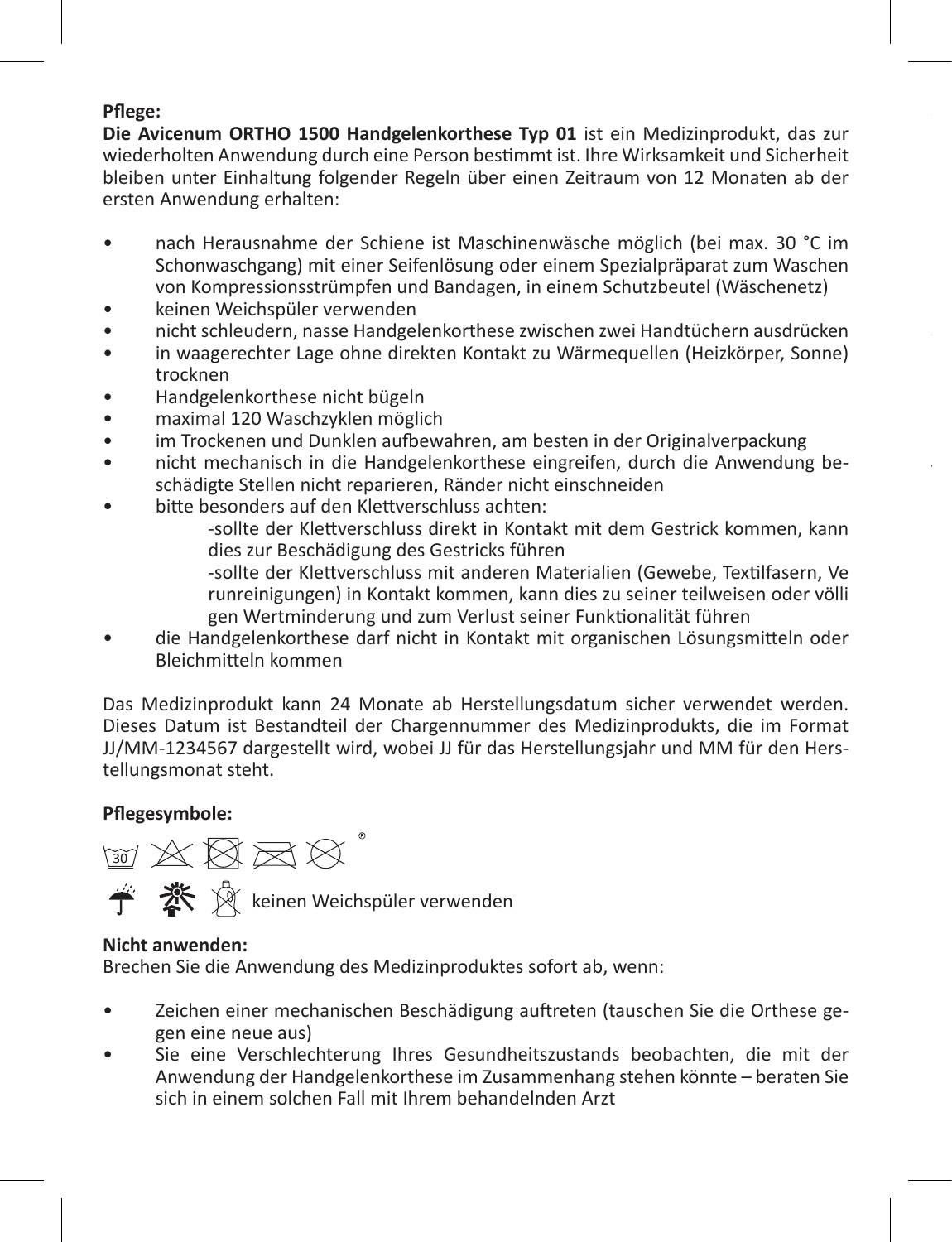#### **Zusammensetzung:**

60 % PAD Nylon, 21 % Elasthan LYCRA®, 19 % PES Polyester, Baumwollfrottee, PVC

Dieses Medizinprodukt enthält keine Wirkstoffe, einschließlich Derivate aus menschlichem Blut oder Blutplasma, und auch keine Gewebe oder Zellen menschlichen Ursprungs oder deren Derivate und keine Gewebe oder Zellen tierischen Ursprungs oder deren Derivate.

#### **Entsorgung:**

Die Handgelenkorthese kann mit dem üblichen Siedlungsabfall entsorgt werden, gegebenenfalls in einen Textilsammelcontainer geworfen werden. Obwohl das Produkt zur Anwendung auf gesunder, unverletzter Haut bestimmt ist, kann nicht ausgeschlossen werden, dass es während der Anwendung zur Kontamination mit Körperflüssigkeiten kommt. In einem solchen Fall ist die Handgelenkorthese als infektiöses Material zu entsorgen. Das verwendete Material ist nicht toxisch, sofern es nicht brennt. Die benutzte Bandage niemals verbrennen.

**Jedwedes schwerwiegende unerwünschte Vorkommnis, zu dem es im Zusammenhang mit dem betreffenden Produkt gekommen ist, ist dem Hersteller und der zuständigen Behörde des Mitgliedstaats zu melden, in dem der Anwender und/oder Patient ansässig ist.**

| Česká republika | Státní ústav pro kontrolu léčiv, Šrobárova 48, 100 41 Praha 10                                                                  |  |
|-----------------|---------------------------------------------------------------------------------------------------------------------------------|--|
| Slovensko       | Štátny ústav pre kontrolu liečiv, Kvetná 1024/11, 821 08 Bratislava                                                             |  |
| Polska          | Urząd Rejestracji Produktów Leczniczych, Wyrobów Medycznych i<br>Produktów Biobójczych, Al. Jerozolimskie 181C, 02-222 Warszawa |  |
| Deutschland     | Das Bundesinstitut für Arzneimittel und Medizinprodukte, Kurt<br>Georg Kiesinger Allee 3, 53175 Bonn                            |  |
| Россия          | Roszdravnadzor, Address: 4, bld. 1, Slavyanskaya Square, Moscow,<br>109074                                                      |  |
| Україна         | Ministry of Health Ukraine, 7 Hrushevskoho Street, Kyiv, 01601                                                                  |  |
| Australia       | The Therapeutic Goods Administration, 136 Narrabundah Lane,<br>Symonston ACT 2609                                               |  |

 $\epsilon$ 

#### **Hersteller:**



ARIES, a.s., Studenec 309, 512 33 Studenec Datum der letzten Revision des Textes: 01.01.2020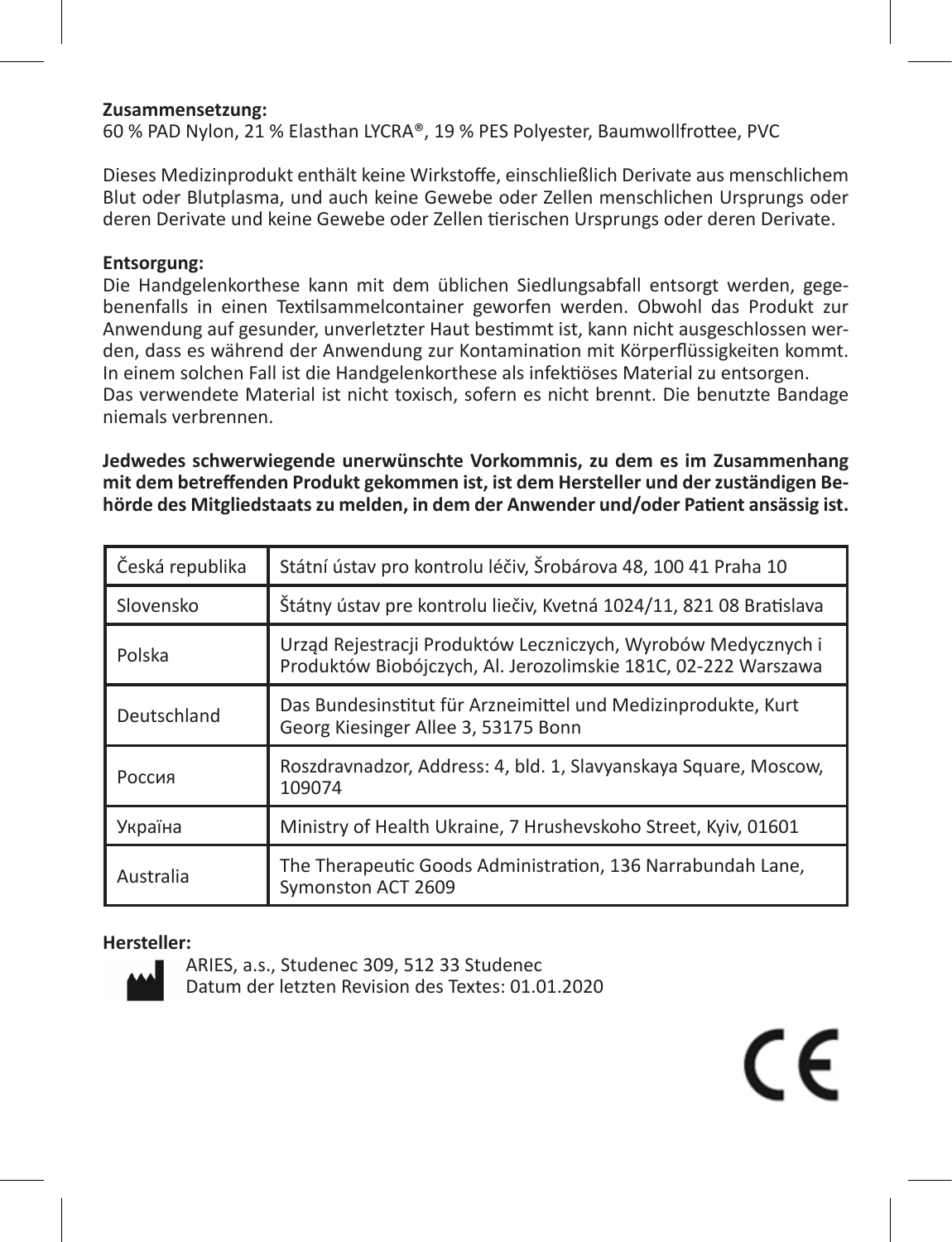#### **(RU) Дорогой клиент,**

в ваших руках – ортез для запястья предназначенный для вспомогательной терапии после операций и травм. Правильным использованием и уходом за изделием вы можете поддержать его полезные свойства.

**Ортез для запястья Avicenum ORTHO 1500 тип 01** изготовлен по технологии плоского плетения. Материалы использованные в ортезе не вызывают раздражение и не содержат латекс. В области ладони ортез оснащен пластиковой вынимаемой шиной анатомической формы. Фиксирующий эффект шины поддерживает лента с липучкой. Ортез действует за счет компрессионного воздействия и фиксации в области запястья, оказывая таким образом необходимый терапевтический эффект. Для правильного эффекта ортеза необходимо подобрать правильный размер. Наилучший эффект ортез оказывает во время физической нагрузки и, таким образом, им можно пользоваться и во время спорта. При длительных периодах отдыха или неподвижности ортез следует снимать. **Ортез для запястья Avicenum ORTHO 1500 тип 01** – это медицинское изделие предназначенное и для домашнего использования, и для использования в области медицинских услуг.

**Для кого предназначен ортез:** 

Для пациентов с нестабильным запястьем, для терапии после травм и операций и для

Для правильного эффекта ортеза необходимо подобрать правильный размер. Для

#### **Название медицинского изделия: Ортез для запястья Avicenum ORTHO 1500 тип 01**

#### **Варианты медицинского изделия:**

- левый, укрепление, лента вокруг запястья, размер XS XXL
- правый, укрепление, лента вокруг запястья, размер XS XXL

#### **Цель применения:**

Медицинское изделие предназначено для укрепления запястья во время терапии после операций и травм, для профилактики отеков, и для укрепления запястья в случае слабости и травмы или воспаления связок или сухожилия. Ортез также можно использовать во время занятия спортом в целях лечения или профилактики.

#### **Показания:**

- острое или хроническое отсутствие стабильности запястья
- долечивание серьезной и менее серьезной дисторсии запястья (вывиха)
- посттравматический отек запястья
- отеки запястья при артрите или артрозе
- энтезопатия в области лучезапястного сустава
- долечивание после операций и переломов запястья
- болевой синдром запястья
- воспаление сухожилий в области запястья
- синдром запястного канала
- профилактика травм запястья
- нестабильный связочный аппарат запястья

Если вы используете ортез для запястья впервые, рекомендуем проконсультировать его применение с лечащим врачом или регулярно проходить у него осмотр.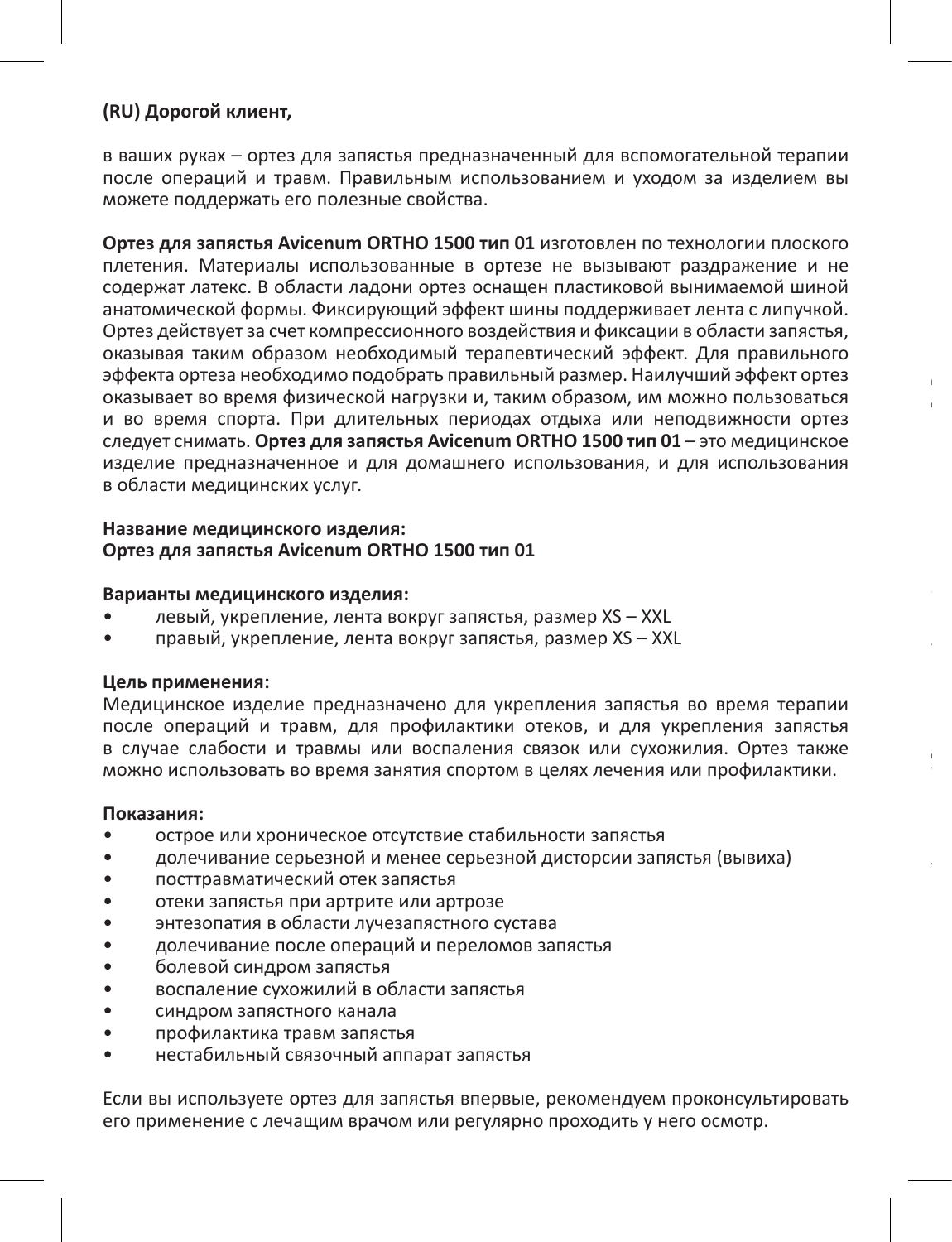#### **Противопоказания:**

- заболевания или травмы кожи в области запястья
- мокнущие места на коже (раны, дерматиты, и другие)
- повышенная чувствительность к использованному материалу
- расстройства оттока лимфы и неспецифические отеки мягких тканей в области запястья
- расстройства чувствительности конечностей, периферическая нейропатия

В связи с существованием противопоказаний, лечащий врач должен оценить, насколько уместно использование ортеза, и взвесить возможные риски и терапевтический эффект ортеза.

#### **Для кого предназначен ортез:**

Для пациентов с нестабильным запястьем, для терапии после травм и операций и для пациентов с вышеприведенными показаниями. Ортез следует надевать на здоровую, неповрежденную кожу. Ортез предназначен для мужчин и женщин любого возраста. Ортез также можно использовать во время беременности.

#### **Побочные эффекты:**

Ортез может иметь побочные эффекты прежде всего при использовании неправильного размера или при использовании во время отсутствия физической нагрузки. Слишком туго затянутый ортез может привести к образованию мозолей, ухудшенному кровоснабжению (в результате сжатия сосудов), или ухудшенной чувствительности (в результате чрезмерного сжатия нервов). Более чувствительные люди могут заметить признаки раздражения кожи (покраснение, зуд, образование пузырьков) в местах соприкосновения кожи с материалом, из которого изготовлен ортез.

#### **Как подобрать правильный размер ортеза:**

Для правильного эффекта ортеза необходимо подобрать правильный размер. Для того, чтобы определить нужный размер, необходимо измерить конечность в местах обозначенных на рисунке.

#### **Предупреждение:**

Любые отеки или нестабильность запястья должен оценить врач. Если вы наблюдаете отек или нестабильность впервые, посоветуйтесь перед использованием ортеза с вашим врачом. Не приступайте к самолечению при помощи ортеза если вам не известна причина отека или нестабильности запястья. Сочетание ортеза с другими медицинскими изделиями (к примеру, с компрессионными рукавами) всегда необходимо обсудить в лечащим врачом.

- Для измерения используйте швейный метр
- в идеальном случае, измерение следует проводить утром, после сна
- попросите кого-нибудь помочь вам измерить запястье
- в течение лечения измеренная окружность может меняться, поэтому перед тем, как использовать новый ортез проверьте, что он подходящего размера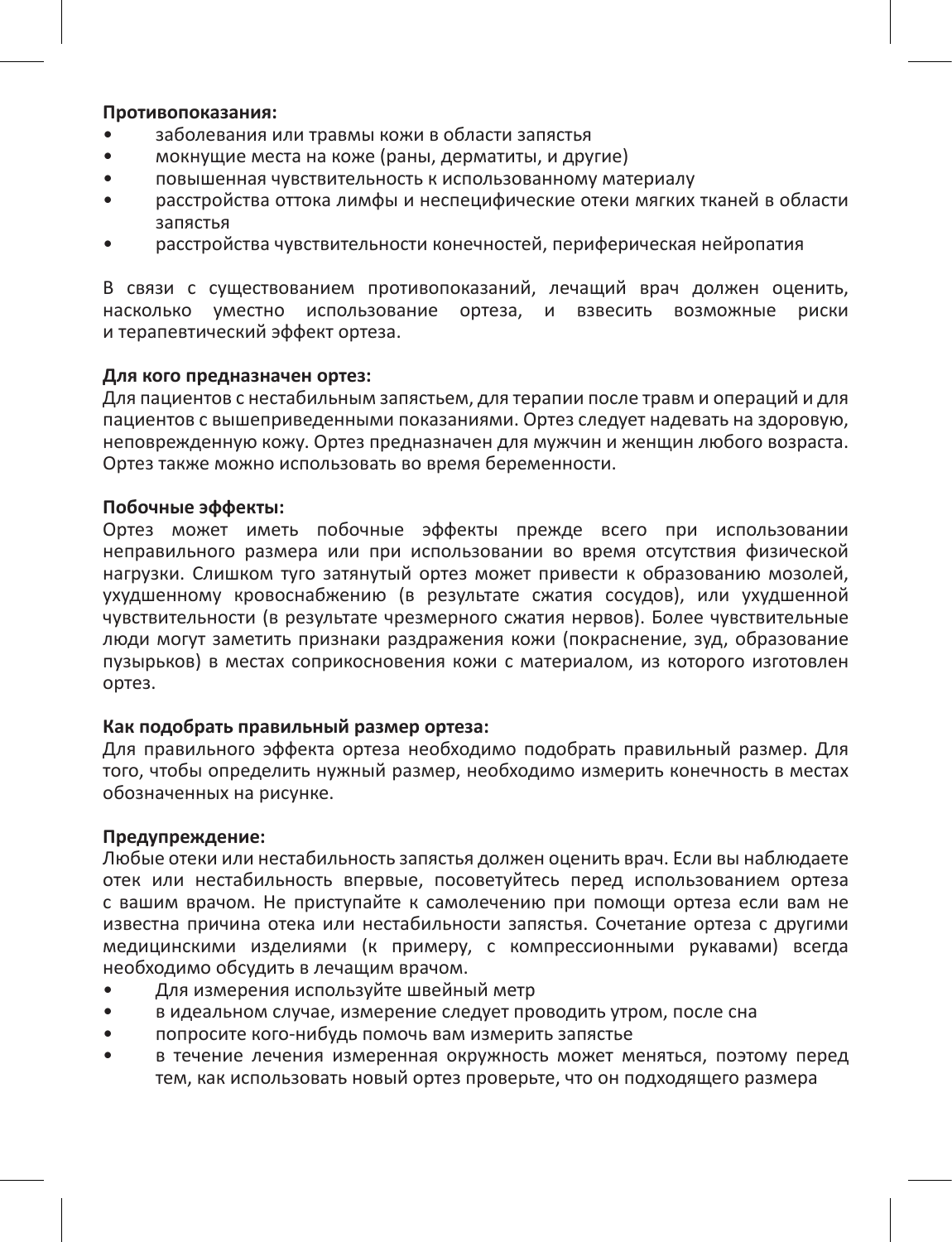| Размер     | Дизайн         | Обхват<br>запястья (cm) |  |
|------------|----------------|-------------------------|--|
| ХS         | правая - левая | $14 - 15$               |  |
|            | правая - левая | $15 - 16$               |  |
| м          | правая - левая | $16 - 17$               |  |
|            | правая - левая | $17 - 18$               |  |
| XL         | правая - левая | $18 - 19$               |  |
| <b>XXL</b> | правая - левая | $19 - 20$               |  |



**Если измеренная окружность на грани двух размеров**, выбирайте более крупный. Если вы не уверены, какой размер вам подойдет, посетите специализированный пункт выдачи медицинских изделий или производителя.

**Если вам сложно надеть ортез**, посетите специализированный пункт выдачи медицинских изделий, где вам продемонстрируют правильную технику надевания.

#### **Как узнать, что вы подобрали правильный размер:**

- в области запястья ощущается заметное давление, которое, однако, не является неприятным
- ортез не сползает и не собирается
- ортез нигде не давит

Информация о размере и производителе находится на этикетке вшитой около верхнего края ортеза.

#### **Как надеть ортез:**

Ортез нужно надеть на запястье так, чтобы пластиковая шина правильно прилегала к ладони. Далее ортез и запястье фиксируются при помощи ленты, которая помогает держать шину на нужном месте и стабилизирует запястье. Надевая ортез убедитесь, что он не соприкасается с острыми предметами, к примеру, с украшениями или длинными ногтями.

Ортез следует натянуть равномерно, без складок, чтобы обеспечить эффективное распределение давления.

Если вы пользуетесь косметикой для тела, подождите после ее применения как минимум 15 минут прежде чем надеть ортез.

Если вы обнаружили на ортезе механическое повреждение, не используйте его и, в идеальном случае, поменяйте на новый.

#### **Уход за изделием**

**Ортез для запястья Avicenum ORTHO 1500 тип 01** - это медицинское изделие предназначенное для повторного использования одним человеком. Свойства и безопасность ортез сохраняет в течение 12 месяцев од первого использования, при чем необходимо соблюдать следующие правила:

• ортез можно стирать в стиральной машине (при температуре 30 °C в режиме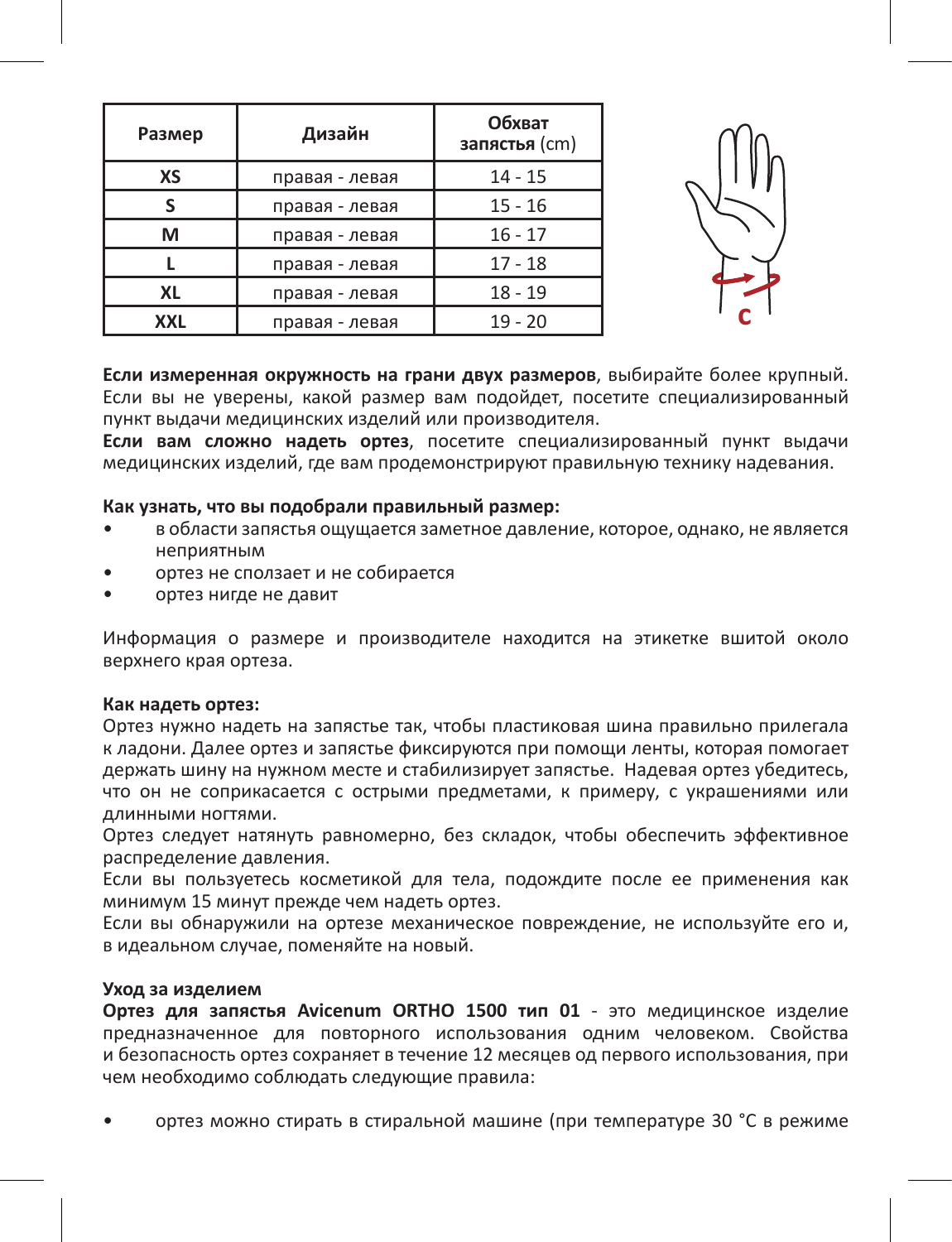бережной стирки) с использованием мыльного раствора или специального средства для стирки компрессионных чулков и бандажей и поместив ортез в мешок для стирки. Перед стиркой из ортеза необходимо вынуть шину.

- не используйте кондиционеры для белья
- не используйте в стиральной машине режим отжима отожмите ортез при помощи двух полотенец
- сушите ортез в горизонтальном положении, в стороне от прямых источников тепла (батарея, солнце)
- не гладьте ортез утюгом
- максимальное количество стирок 120
- храните ортез на сухом и темном месте, лучше всего в оригинальной упаковке
- воздержитесь какого-либо механического вмешательства в ортез не чините повреждения, которые образовались в последствии использования, не надрезайте края
- особенное внимание следует уделить липучкам:

-соприкосновение липучки с трикотажем может привести к его повреждению

-если на липучку попадают другие материалы (ткан, текстильные волокна, грязь), это может привести к частичной или полной потере ее функции

• следите за тем, чтобы на ортез не попадали органические растворители и отбеливающие средства

Медицинское изделие можно безопасно использовать в течение 24 месяцев от даты производства. Дата производства является частью номера партии изделия в формате ГГ/ММ-1234567 где ГГ означает год а ММ месяц изготовления.

#### **Значки по уходу за изделием:**

™ ※ ⊠ ≅ ⊠ " Не использовать кондиционер для белья

#### **Когда не следует использовать ортез:**

Немедленно перестаньте использовать ортез если:

- на нем появились признаки механического повреждения (поменяйте ортез на новый)
	- вы наблюдаете ухудшение состояния, которое могло бы быть связано с использованием ортеза – в таком случае посоветуйтесь с врачом

#### **Состав:**

60 % PAD Нейлон, 21 % эластан LYCRA®, PES полиэстер, хлопковая махра, ПВХ

Ортез не содержит в себе лечебные препараты, дериваты человеческой крови или плазмы, ткани или клетки человеческого происхождения или их дериваты, или ткани или клетки животного происхождения или их дериваты.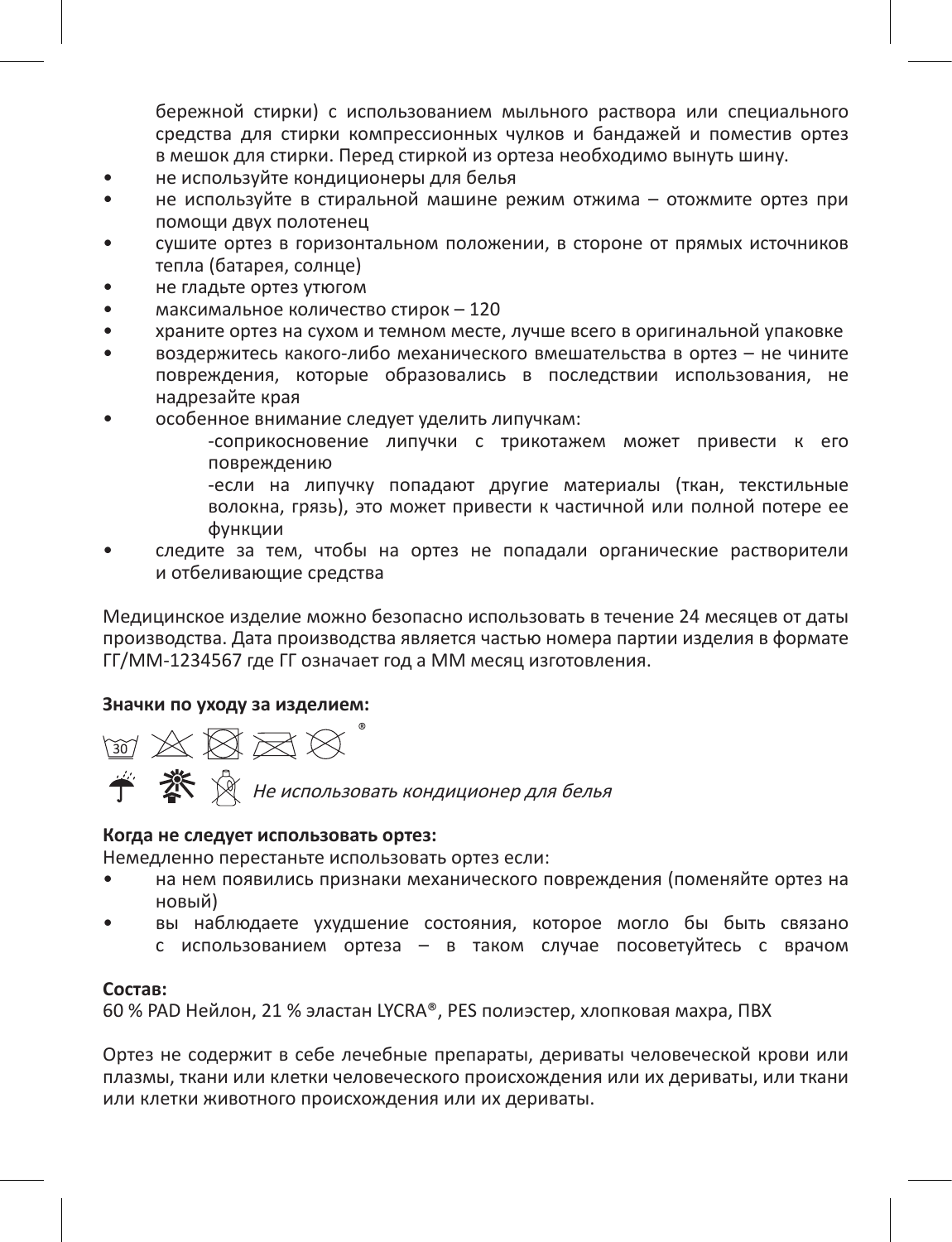#### **Как правильно выбросить изделие:**

Ортез можно выбросить вместе с коммунальным мусором или поместить в контейнер для текстиля. Не смотря на то, что изделие предназначено для использования на здоровой коже без травм, не возможно исключить загрязнение ортеза жидкостями тела. В таком случае ортез следует уничтожить как инфекционный материал.

Материал, из которого изготовлено изделие, не является токсическим, за исключением его возгорания. Поэтому, никогда не сжигайте старый ортез.

**Любые серьезные нежелательные ситуации, которые образовались в связи с изделием, следует сообщить производителю и в соответствующие органы государственной администрации страны-участницы ЕС, в которой проживает пациент или пользователь.**

| Česká republika | Státní ústav pro kontrolu léčiv, Šrobárova 48, 100 41 Praha 10                                                                  |  |
|-----------------|---------------------------------------------------------------------------------------------------------------------------------|--|
| Slovensko       | Štátny ústav pre kontrolu liečiv, Kvetná 1024/11, 821 08 Bratislava                                                             |  |
| Polska          | Urząd Rejestracji Produktów Leczniczych, Wyrobów Medycznych i<br>Produktów Biobójczych, Al. Jerozolimskie 181C, 02-222 Warszawa |  |
| Deutschland     | Das Bundesinstitut für Arzneimittel und Medizinprodukte, Kurt<br>Georg Kiesinger Allee 3, 53175 Bonn                            |  |
| Россия          | Roszdravnadzor, Address: 4, bld. 1, Slavyanskaya Square, Moscow,<br>109074                                                      |  |
| Україна         | Ministry of Health Ukraine, 7 Hrushevskoho Street, Kyiv, 01601                                                                  |  |
| Australia       | The Therapeutic Goods Administration, 136 Narrabundah Lane,<br>Symonston ACT 2609                                               |  |

 $\epsilon$ 

#### **Производитель:**



ARIES, a.s., Studenec 309, 512 33 Дата последней ревизии текста: 01.01.2020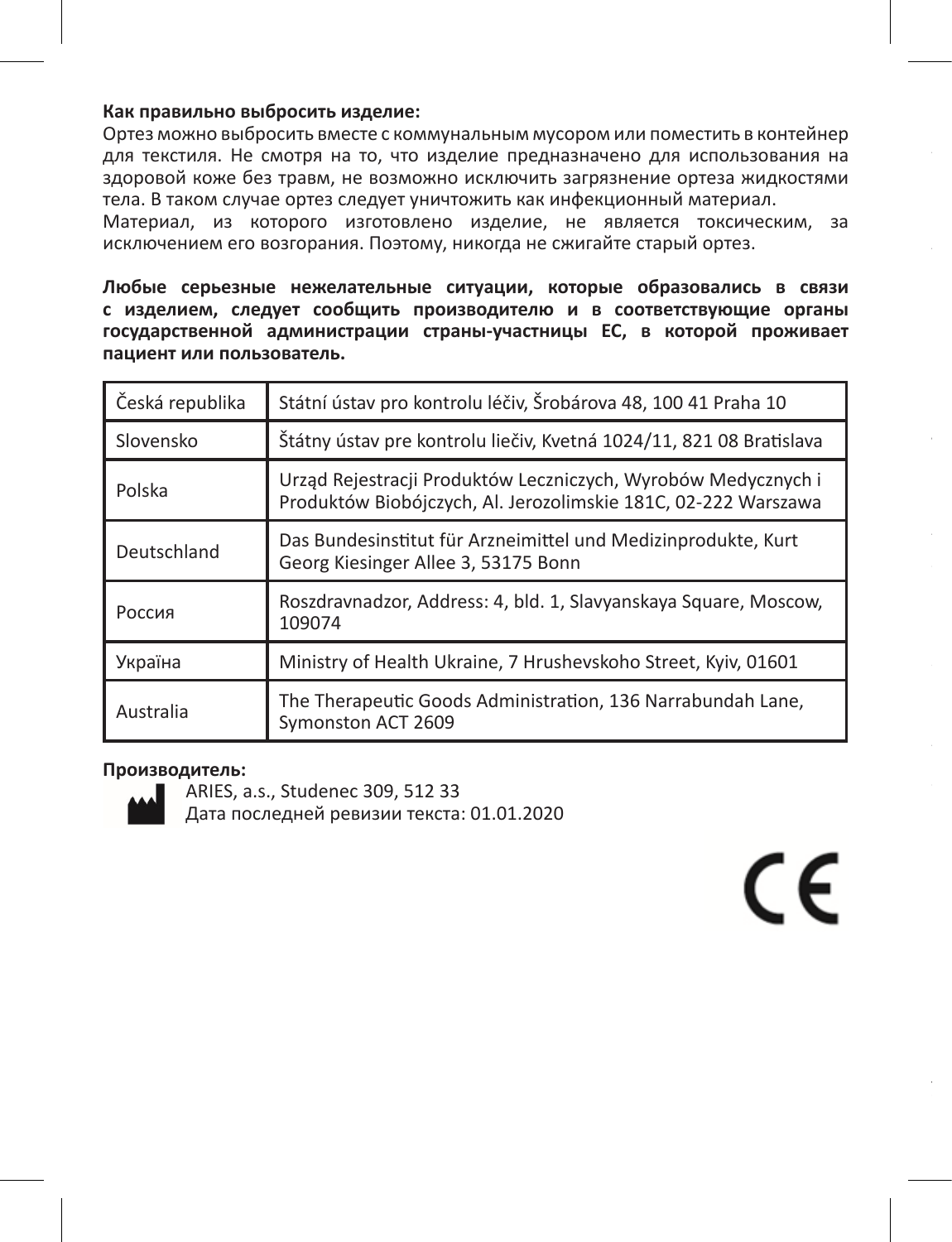# **(PL) Szanowni Klienci,**

trzymają Państwo w rękach ortezę na nadgarstek, którą stosuje się w leczeniu pooperacyjnym oraz podczas terapii pourazowej. Korzystne właściwości wyrobu wpływają na sprawniejsze funkcjonowanie stawu.

**Avicenum ORTHO 1500 orteza stawu nadgarstkowego typ 01** wykonana w technologii płaskiego dziania z materiałów niedrażniących i niezawierających lateksu. Po wewnetrzej stronie dłoni w ortezie umieszczona jest anatomicznie ukaształtowana, wyjmowana termoplastyczna szyna. Koniec szyny zabezpiecza przed jej wysunięciem taśma zapinana na rzep. Dzięki odpowiedniemu uciskowi oraz stabilizacji nadgarstka uzyskujemy pożądany efekt terapeutyczny. Aby osiągnąć pożądany efekt, konieczne jest, aby wybrać odpowiedni rozmiar. Najlepsze rezultaty osiąga się użytkując ortezę podczas codziennych aktywności fizycznych. Orteza jest wygodna również podczas aktywności sportowych. Podczas dłuższych przerw ortezę należy zdejmować. **Avicenum ORTHO 1500 orteza stawu nadgarstkowego typ 01** jest wyrobem medycznym do stosowania w warunkach domowych, jak i placówkach zdrowia.

#### **Nazwa wyrobu: Avicenum ORTHO 1500 orteza stawu nadgarstkowego typ 01**

#### **Warianty wyrobu:**

- lewa, wzmocnienie, taśmy nadgarstka, roz. XS- XXL
- prawa, wzmocnienie, taśmy nadgarstka, roz. XS-XXL

#### **Zastosowanie:**

Wyrób medyczny przeznaczony do wzmocnienia stawu nadgarstkowego w terapii pourazowej i pooperacyjnej, zapobiega obrzękom zapewniając wsparcie nadgarstka w terapii, podczas stanu zapalnego lub urazów więzadeł i ścięgien nadgarstka. Orteza zapewnia komfort podczas aktywności sportowych w trakcie leczenia czy profilaktyki.

#### **Wskazania:**

- ostra lub przewlekła niestabilność nadgarstka
- poważne lub lekkie urazy nadgarstka (skręcenia)
- pourazowy obrzęk nadgarstka
- obrzęk stawów i zapalenie stawów nadgarstka
- entezopatie stawu promieniowo-łokciowego
- leczenie pooperacyjne i leczenie złamań nadgarstka
- zespoły bólowe nadgarstka
- zapalenie ścięgien w nadgarstku
- zespół cieśni nadgarstka
- zapobieganie urazom nadgarstka
- niestabilność więzadeł nadgarstka

Jeśli używasz ortezę stawu nadgarstkowego po raz pierwszy, zaleca się konsulatcję lekarską w celu potwierdzenia wskazań do jej zastosowania. Jeśli to konieczne, należy regularnie kontrolować stan zdrowia przez lekarza.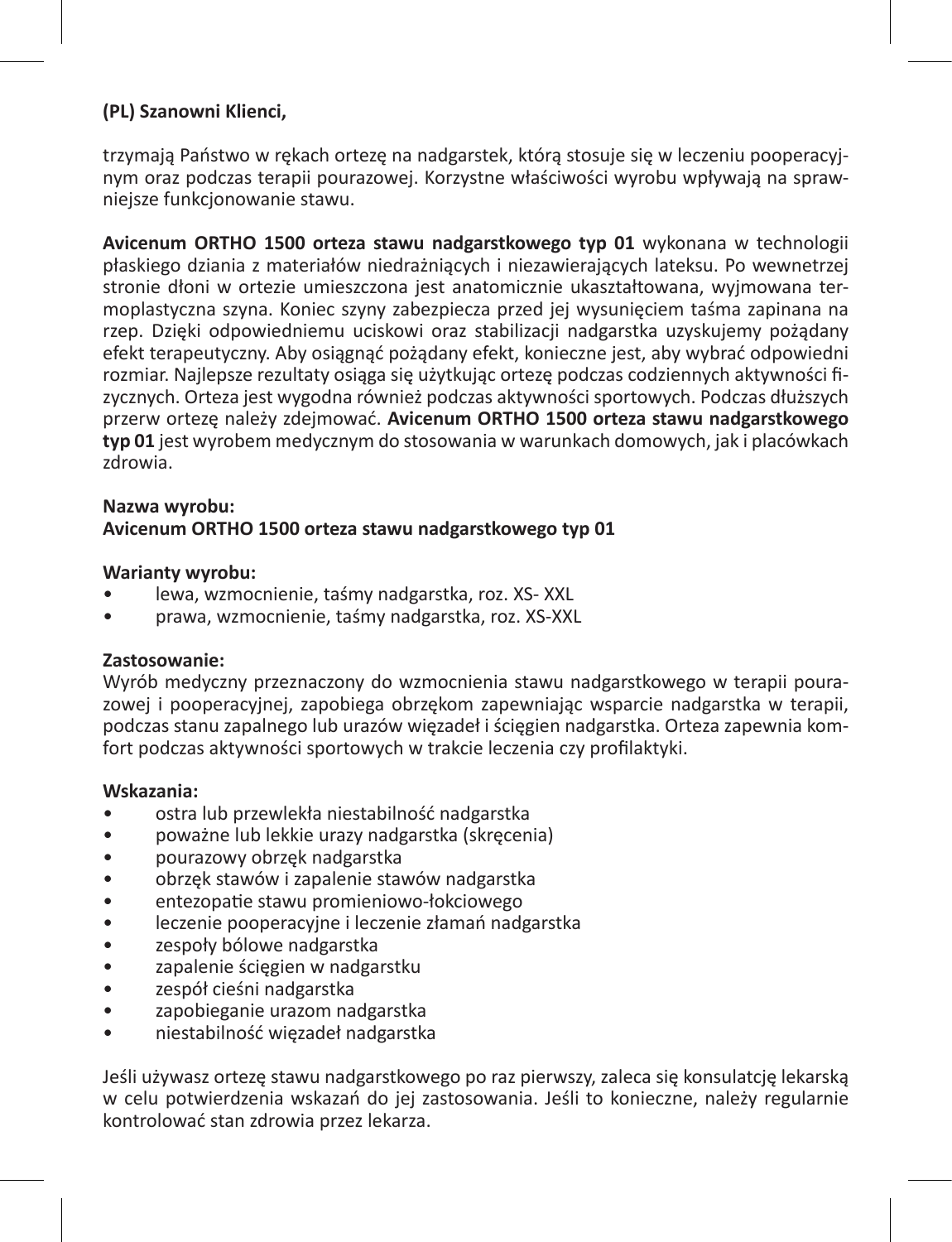#### **Przeciwwskazania:**

- choroby lub uszkodzenie skóry w obrębie stawu nadgarstkowego
- ostre stany zapalne skóry z wysiękiem
- nadwrażliwość na zastosowane materiały
- zaburzenia drenażu limfatycznego i niespecyficzny obrzęk tkanek miękkich w przegubie
- drętwienie kończyn, obwodowa neuropatia

Ze względu na znane przeciwwskazania lekarz prowadzący powinien rozważyć użycie ortezy stawu nadgarstkowego i ocenić potencjalne ryzyko dla korzyści terapeutycznych wyrobu medycznego.

# **Grupą docelową są:**

Pacjenci z niestabilnym stawem nadgarstkowym, podczas terapii w stanach pooperacyjnych i pourazowych nadgarstka oraz pacjenci z powyższymi wskazaniami. Orteza stawu nadgarstkowego jest przeznaczona do stosowania na zdrową, nieuszkodzoną skórę. Orteza jest przeznaczona dla wszystkich grup wiekowych i obu płci. Nie ma ograniczeń co do stosowania w ciąży.

#### **Efekty uboczne:**

Działania uboczne mogą występować zwłaszcza w przypadku nieprawidłowo dobranego rozmiaru lub podczas stosowania ortezy pomimo przeciwwskazań. Zbyt mocno obciskająca staw nadgarstkowy orteza, może powodować owrzodzenia, pogorszenie krążenia krwi z powodu ucisku naczyń krwionośnych, pogorszenie tkliwości poprzez nadmierny ucisk nerwów. U alergików i wrażliwych osób może wystąpić podrażnienie skóry (zaczerwienienie, swędzenie, pęcherze) w miejscu styku z materiałem, z którego jest wykonana orteza stawu nadgarstkowego.

#### **Jak dobrać odpowiedni rozmiar:**

Aby osiągnąć pożądany efekt, konieczne jest, aby wybrać odpowiedni rozmiar. Rozmiar można określić jedynie na podstawie pomiaru obwodu kończyny w miejscu wskazanym na rysunku.

#### **Ostrzeżenie:**

Wszelkie obrzęki lub niestabilność nadgarstka powinny zostać ocenione przez lekarza. Jeśli obrzęk lub niestabilność nadgarstka zaobserwowano po raz pierwszy, przed rozpoczęciem korzystania z ortezy nadgarstka należy skonsultować się z lekarzem. Nie zaczynaj samoleczenia nadgarstka ortezą, jeśli nie znasz przyczyny obrzęku i niestabilności nadgarstka. Jednoczesne stosowanie z innymi wyrobami medycznymi (np. rękawem kompresyjnym) należy zawsze skonsultować z lekarzem.

- do pomiaru użyj centymetra krawieckiego
- pomiaru dokonaj najlepiej rano po przebudzeniu
- poproś o pomoc drugą osobę
- pomiary kończyny mogą się od siebie różnić w trakcie leczenia, może to skutkować wymianą ortezy na inny rozmiar.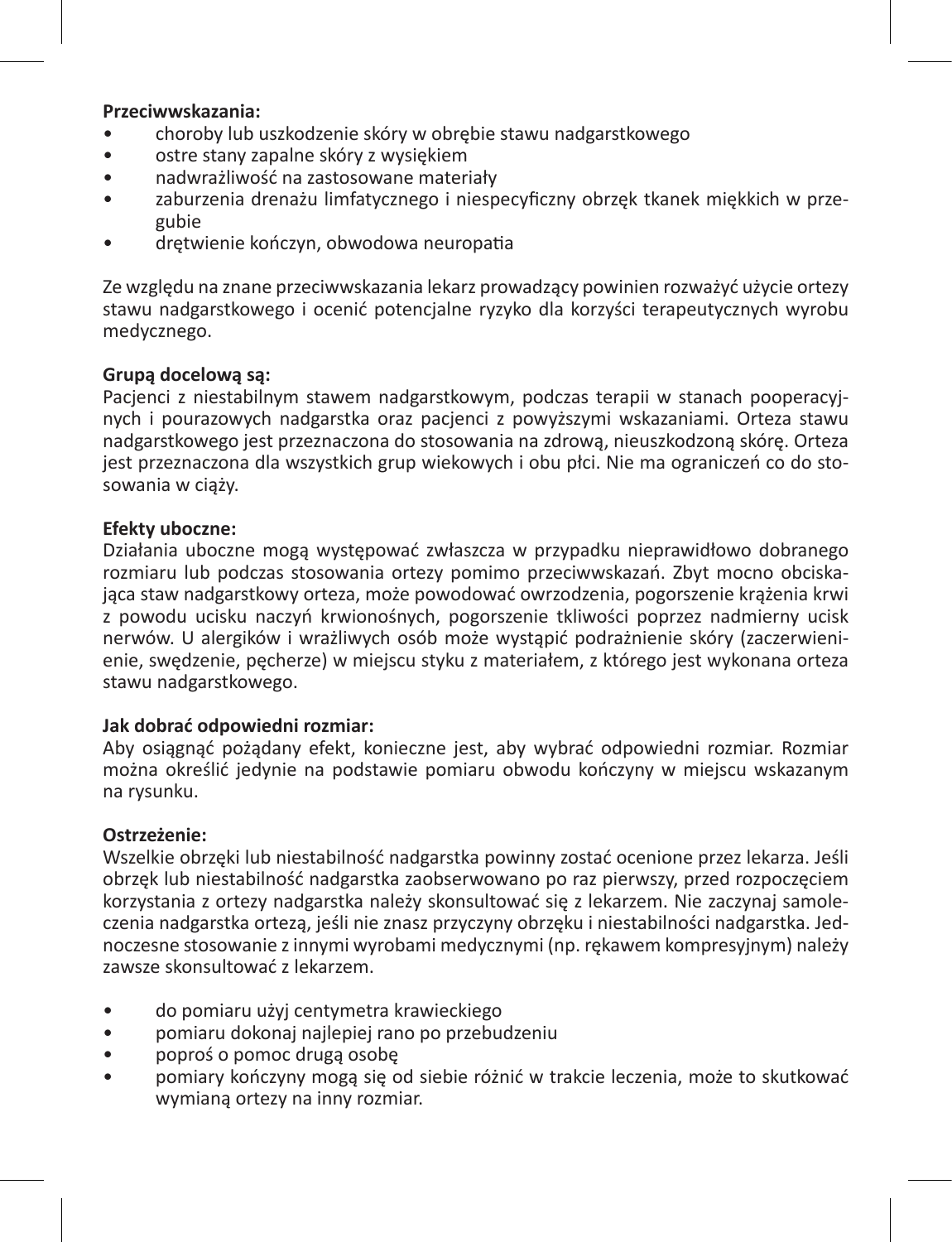| Rozmiar:   | Specyfikacja | Obwód nadgarstka<br>(cm) |  |
|------------|--------------|--------------------------|--|
| XS         | prawa - lewa | $14 - 15$                |  |
|            | prawa - lewa | $15 - 16$                |  |
| м          | prawa - lewa | $16 - 17$                |  |
|            | prawa - lewa | $17 - 18$                |  |
| XL         | prawa - lewa | $18 - 19$                |  |
| <b>XXL</b> | prawa - lewa | $19 - 20$                |  |



**W przypadku gdy pomiar znajduje się na granicy dwóch rozmiarów**, wybierz rozmiar większy. Jeśli masz wątpliwości co do wyboru rozmiaru ortezy nadgarstka, należy skonsultować się z wyspecjalizowanym sklepem medycznym lub bezpośrednio z producentem. **Jeśli orteza stawu nadgarstkowego ciężko się zakłada**, odwiedź specjalistyczny sklep medyczny i poproś o pokazanie techniki sprawnego zakładania ortezy.

#### **Odpowiednio dobrany rozmiar,gdy:**

- odczuwa się zauważalny, ale nie nieprzyjemny ucisk w nadgarstku
- orteza nie zsuwa się, nie ulega podwijaniu i falowaniu
- orteza nadgarstka nie wżyna się w żadnym miejscu

Rozmiar i dane dotyczące producenta można znaleźć na metce wszytej w górnej części ortezy nadgarstka.

#### **Zakładanie ortezy nadgarstka:**

Ortezę naciągamy na nadgarstek tak, by szyna była odpowiednio umieszczona na dłoni. Następnie na ortezie wokół nadgarska zapinamy taśmę, która mocuje szynę i zapobiega jej przesuwania oraz jednocześnie stabilizuje nadgarstek. Podczas zakładania orteza nie powinna mieć kontaktu z ostrymi przedmiotami (np.biżuterią) czy długimi paznokciami. Orteza powinna być naciągana równomiernie i bez fałd, aby uzyskać efektywne rozłożenie ucisku. Podczas stosowania kosmetyków pielęgnacyjnych należy odczekać około 15 minut przed założeniem ortezy. W przypadku widocznego uszkodzenia mechanicznego wyrobu, należy ortezę zdjąć i najlepiej wymienić na nową.

# **Pielęgnacja i konserwacja:**

**Avicenum ORTHO 1500 orteza stawu nadgarstkowego typ 01** jest wyrobem medycznym przeznaczonym do wielokrotnego użytku przez jedną osobę. Swoją skuteczność i bezpieczeństwo zachowuje przez okres 12 miesięcy od pierwszego użycia, z zastrzeżeniem stosowania następujących zasad:

- ortezę na nadgarstek po uprzednim wyjęciu szyny można prać w pralce (w temp. max.30 °C, program delikatne tkaniny) w płynie do prania lub specjalnym płynie do prania kompresyjnych pończoch i opasek, w ochronnym woreczku do prania
- nie stosować płynów zmiękczających
- nie wirować, mokrą ortezę odcisnąć pomiędzy dwoma ręcznikami
- suszyć w pozycji poziomej w zacienionym i przewiewnym miejscu, nie wystawiać na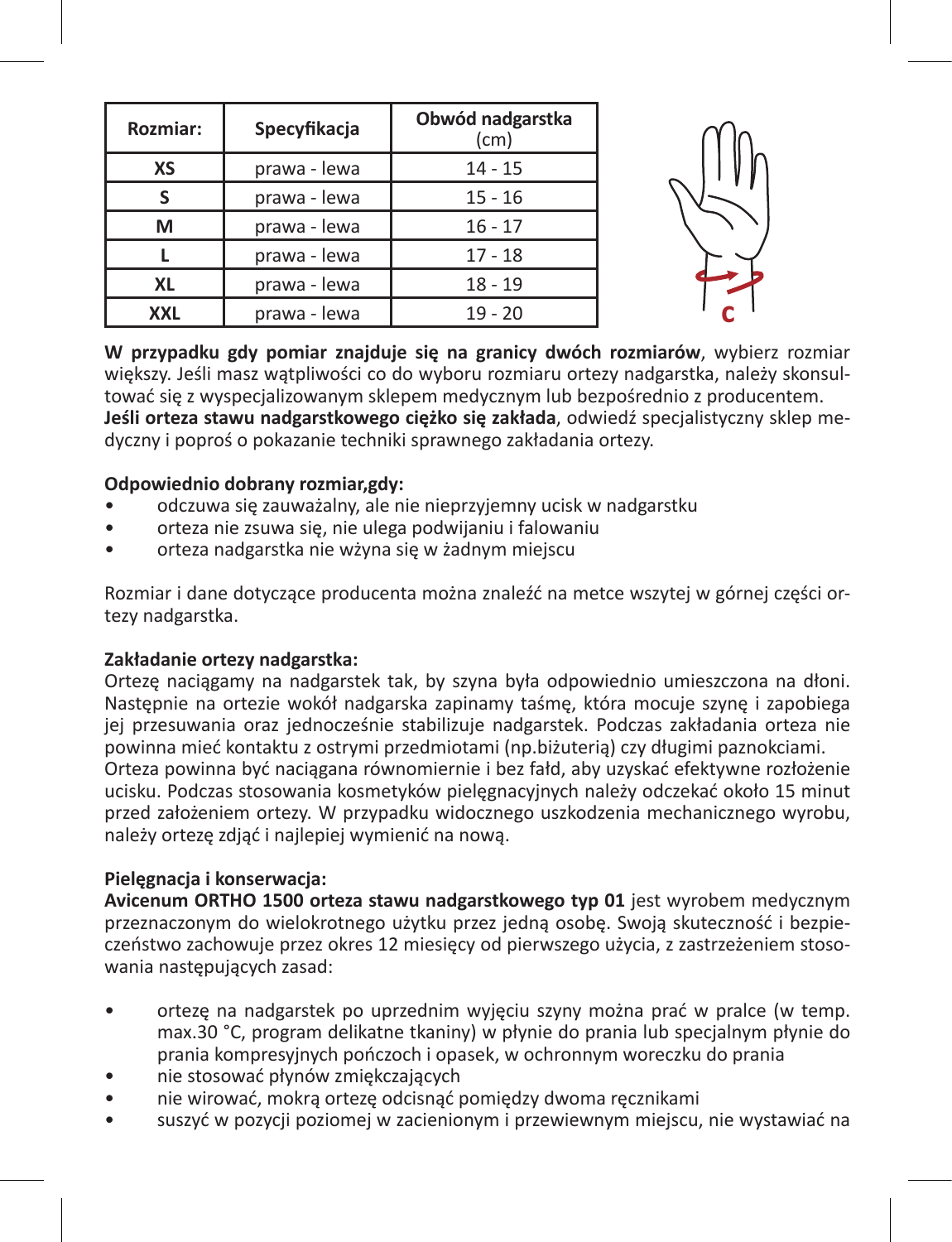bezpośrednie działanie promieni słonecznych, grzejnika

- ortezy nie wolno prasować
- maksymalna liczba cykli prania to 120
- przechowywać ortezę w opakowaniu w suchym i zacienionym miejscu, w temperaturze pokojowej
- nie wolno ingerować mechanicznie w ortezę, nie odcinać wystających nici, nie naprawiać jej i nie odcinać krawędzi.
- zwróć większą uwagę na rzep:

-jeśli rzep wchodzi w bezpośredni kontakt z tkaniną, może ją uszkodzić -jeśli rzep wchodzi w kontakt z innymi materiałami (tkaniny, włókna tekstylne, zanieczyszczenia) może skutkować to pogorszeniem częściowej lub utratą całkowitej jego funkcji

• orteza nie powinna wchodzić w kontakt z rozpuszczalnikami organicznymi, środkami wybielającymi lub maściami skórnymi

Wyrób medyczny może być bezpiecznie użytkowany 24 miesiące od daty produkcji. Data produkcji jest częścią partii wyrobu medycznego, która jest wyrażona w formacie YY/MM-1234567, gdzie YY oznacza rok, a MM miesiąc produkcji.

#### **Symbole dotyczące pielęgnacji:**

™☆☆☆☆  $\stackrel{\longrightarrow}{\bullet} \stackrel{\text{W}}{\bullet} \stackrel{\text{W}}{\otimes}$  Nie używać płynów zmiękczających

#### **Kiedy nie używać:**

Należy natychmiast zaprzestać użytkowania w przypadku, gdy:

- zauważysz mechaniczne uszkodzenia ortezy (ortezę wymień na nową)
- zauważysz niepokojącą zmianę stanu zdrowia, która może wynikać z używania ortezy, natychmiast zaprzestań korzystania z wyrobu i skontaktuj się z lekarzem prowadzącym.

#### **Skład:**

60 % PAD Nylon, 21 % elastan LYCRA®, 19 % PES Poliester, bawełna frotte, PVC

Orteza nie zawiera żadnych substancji czynnych, w tym pochodnych z krwi, osocza lub tkanek ludzkich czy zwierzęcych.

#### **Utylizacja:**

Po zużyciu postępować jak z odzieżą. Jeżeli orteza podczas użytkowania została zanieczyszczona biologicznie, należy ją utylizować z odpadami pochodzenia biologicznego. Nie spalaj zużytej ortezy, ponieważ może doprowadzić to do powstania toksycznych związków.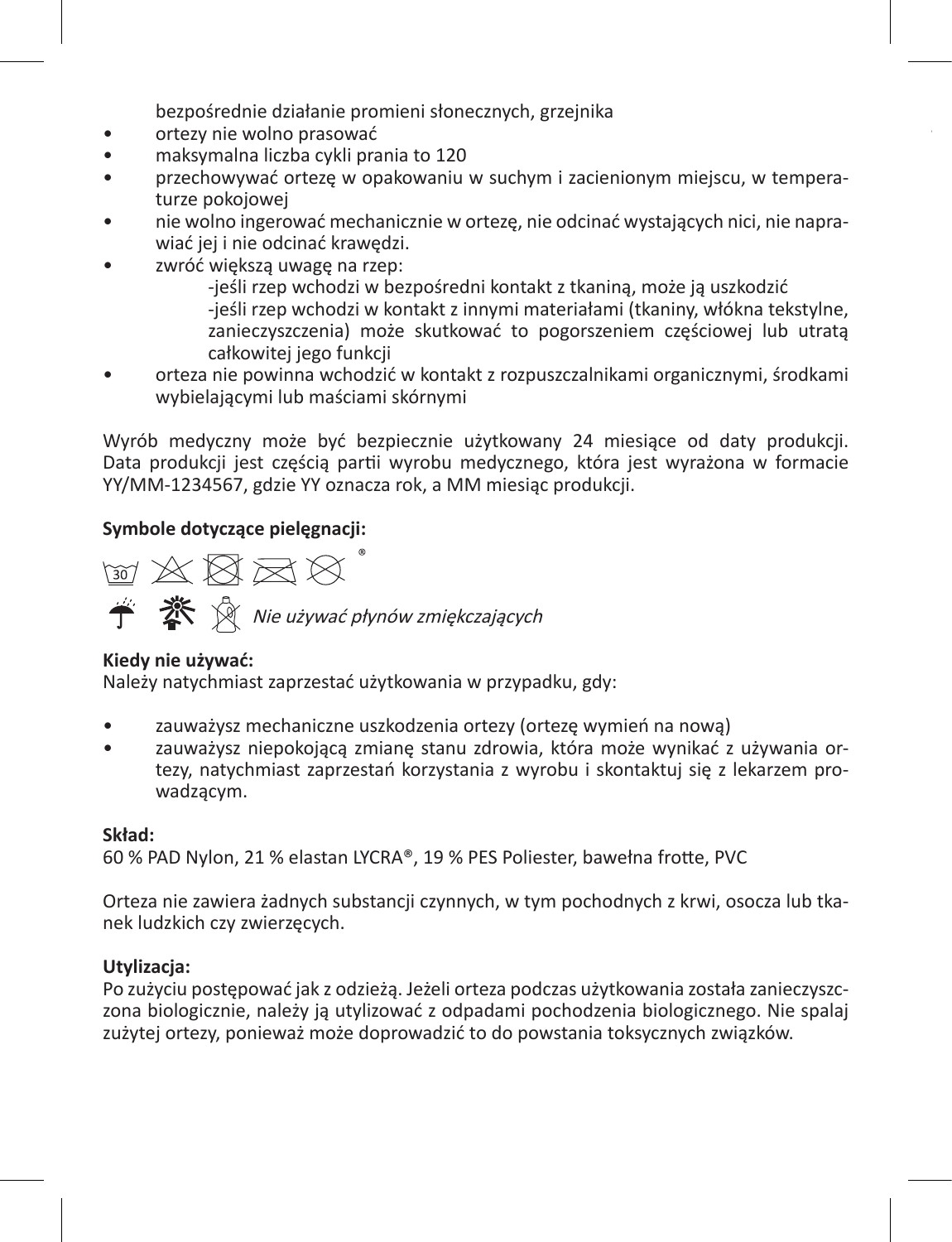**Każdy poważny incydent związany z danym wyrobem powinien być zgłoszony producentowi i właściwemu organowi państwa członkowskiego ,w miejscu zamieszkania użytkownika i/lub pacjenta:**

| Česká republika | Státní ústav pro kontrolu léčiv, Šrobárova 48, 100 41 Praha 10                                                                  |  |
|-----------------|---------------------------------------------------------------------------------------------------------------------------------|--|
| Slovensko       | Štátny ústav pre kontrolu liečiv, Kvetná 1024/11, 821 08 Bratislava                                                             |  |
| Polska          | Urząd Rejestracji Produktów Leczniczych, Wyrobów Medycznych i<br>Produktów Biobójczych, Al. Jerozolimskie 181C, 02-222 Warszawa |  |
| Deutschland     | Das Bundesinstitut für Arzneimittel und Medizinprodukte, Kurt<br>Georg Kiesinger Allee 3, 53175 Bonn                            |  |
| Россия          | Roszdravnadzor, Address: 4, bld. 1, Slavyanskaya Square, Moscow,<br>109074                                                      |  |
| Україна         | Ministry of Health Ukraine, 7 Hrushevskoho Street, Kyiv, 01601                                                                  |  |
| Australia       | The Therapeutic Goods Administration, 136 Narrabundah Lane,<br>Symonston ACT 2609                                               |  |

# **Producent:**



ARIES, a.s., Studenec 309, 512 33 Studenec Ostatnia rewizja tekstu: 01.01.2020

# $C \in$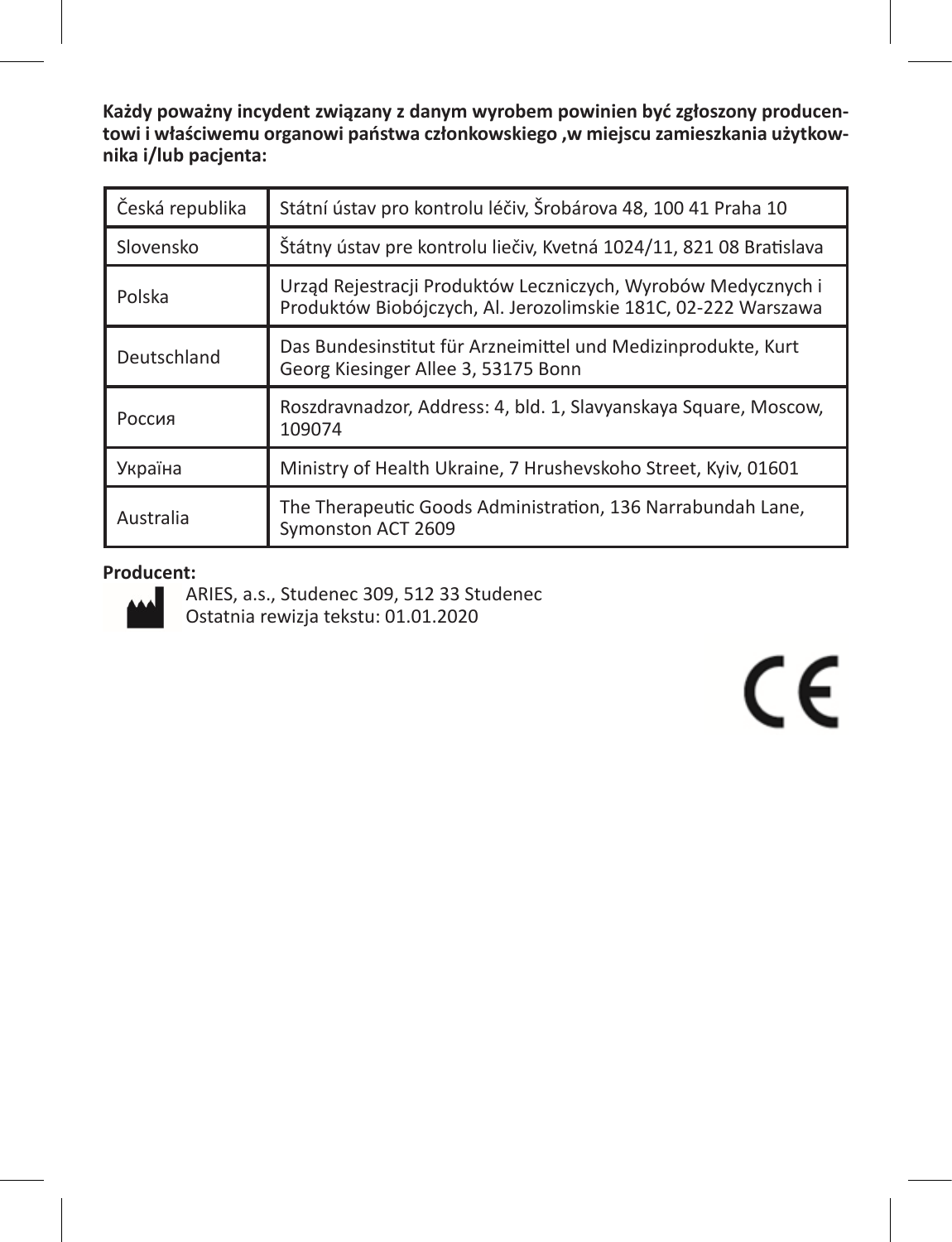# **(CZ) Vážený zákazníku,**

v rukou držíte zdravotní zápěstní ortézu k podpůrné pooperační a poúrazové terapii. Užitné vlastnosti tohoto výrobku podpoříte jeho správným ošetřováním či užíváním.

**Avicenum ORTHO 1500 ortéza zápěstí typ 01** je vyrobena technologií plochého pletení. Materiály použité na její výrobu jsou nedráždivé a neobsahují latex. V dlaňové části ortézy je umístěna anatomicky tvarovaná vyjímatelná plastová dlaha. Fixační účinek dlahy je podpořen páskou na suchý zip. Mechanizmus účinku ortézy je založen na kompresivním působení a fixaci v oblasti zápěstí, čímž dochází k potřebnému terapeutickému efektu. Pro dosažení požadovaného účinku je nutné zvolit správnou velikost. Nejlepšího účinku ortéza dosahuje při fyzické zátěži. Ortéza je vhodná i pro sportovní aktivity. Při delších klidových přestávkách byste měli ortézu sundat. **Avicenum ORTHO 1500 ortéza zápěstí typ 01** je zdravotnickým prostředkem určeným k použití v domácím prostředí i u poskytovatelů zdravotních služeb.

#### **Název zdravotnického prostředku: Avicenum ORTHO 1500 ortéza zápěstí typ 01**

#### **Varianty zdravotnického prostředku:**

- levá, výztuha, zápěstní páska, vel. XS XXL
- pravá, výztuha, zápěstní páska, vel. XS XXL

# **Určený účel použití zdravotnického prostředku:**

Zdravotnický prostředek určený k podpoře zápěstí při poúrazové a pooperační terapii, zamezení vzniku otoku a slouží jako podpora při ochablosti, zánětu nebo úrazu vazů a šlach zápěstí. Tato ortéza je vhodná i při sportovní aktivitě jako léčebná nebo preventivní.

**Jak zvolit správnou velikost zápěstní ortézy:**

#### **Indikace:**

- akutní nebo chronická nestabilita zápěstí
- doléčení po těžkých nebo méně závažných distorzích zápěstí (podvrtnutí)
- poúrazový otok zápěstí
- otok zápěstí při artritídě nebo artróze
- entezopatie v oblasti radioulnárního skloubení
- doléčení po operacích a zlomeninách zápěstí
- bolestivé syndromy zápěstí
- zánět šlach v oblasti zápěstí
- syndrom karpálního tunelu
- prevence úrazu zápěstí
- nestabilita vazivového aparátu zápěstí

Pokud ortézu zápěstí používáte poprvé, je vhodné její použití konzultovat s ošetřujícím lékařem, příp. aby byl zdravotní stav pravidelně lékařem kontrolován.

#### **Kontraindikace:**

- onemocnění nebo poranění kůže v oblasti zápěstí
- akutní mokvající kožní projevy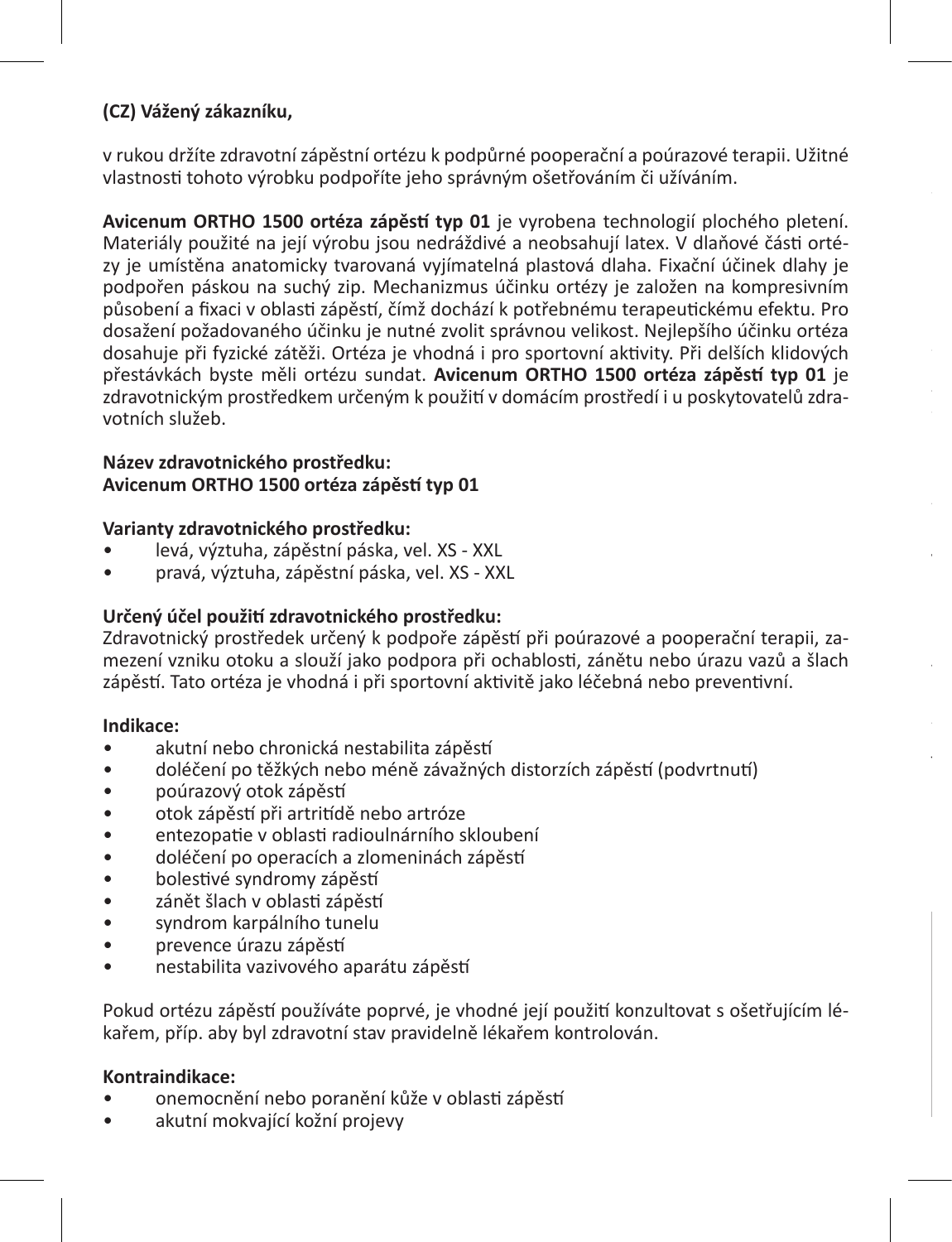- přecitlivělost na použité materiály
- poruchy odtoku lymfy a nespecifické otoky měkkých tkání v oblasti zápěstí
- poruchy citlivosti končetin, periferní neuropatie

Vzhledem ke známým kontraindikacím by měl ošetřující lékař zvážit použití zápěstní ortézy a posoudit možné riziko s terapeutickým přínosem zdravotnického prostředku.

#### **Cílová skupina pacientů:**

Pacienti s nestabilitou zápěstí, pooperační a poúrazová terapie zápěstí a dále pacienti s výše zmíněnými indikacemi. Zápěstní ortéza je určena k použití na zdravou, neporušenou pokožku. Ortéza je určena pro všechny věkové skupiny a obě pohlaví. Není omezení pro použití v těhotenství.

#### **Vedlejší účinky:**

Vedlejší účinky se mohou projevit především při nesprávně zvolené velikosti nebo při používání zápěstní ortézy mimo zátěž. U příliš pevně upnuté zápěstní ortézy může dojít k otlakům, zhoršení prokrvení vlivem stlačení cév nebo zhoršení citlivosti přílišným stlačením nervů. U vnímavých a přecitlivělých jedinců může dojít k iritaci pokožky (zarudnutí, svědění, tvorba puchýřků) v místě kontaktu s materiálem, ze kterého je zápěstní ortéza vyrobena.

#### **Jak zvolit správnou velikost zápěstní ortézy:**

Pro dosažení požadovaného účinku je nutné zvolit správnou velikost. Velikost lze určit pouze změřením obvodů končetiny v místech označených na obrázku.

#### **Upozornění:**

Jakékoliv otoky či nestability zápěstí by měl posoudit lékař. Pokud jste otoky či nestability zápěstí pozorovali poprvé, poraďte se před používáním zápěstní ortézy s Vaším lékařem. Nezačínejte samoléčbu zápěstní ortézou, pokud neznáte příčinu otoku či nestability zápěstí. Kombinaci s jinými zdravotnickými prostředky (např. s kompresivním pažním návlekem) je nutné vždy konzultovat s Vaším ošetřujícím lékařem.

- k měření používejte krejčovský metr
- měřte nejlépe ráno po probuzení
- požádejte o pomoc druhou osobu
- naměřené hodnoty se v průběhu léčby mohou měnit ověřte vždy správnou velikost před použitím nového balení zápěstní ortézy

| Velikost:  | Provedení    | Obvod zápěstí (cm) |
|------------|--------------|--------------------|
| XS         | pravá - levá | $14 - 15$          |
|            | pravá - levá | $15 - 16$          |
| M          | pravá - levá | $16 - 17$          |
|            | pravá - levá | $17 - 18$          |
| XL         | pravá - levá | $18 - 19$          |
| <b>XXL</b> | pravá - levá | $19 - 20$          |

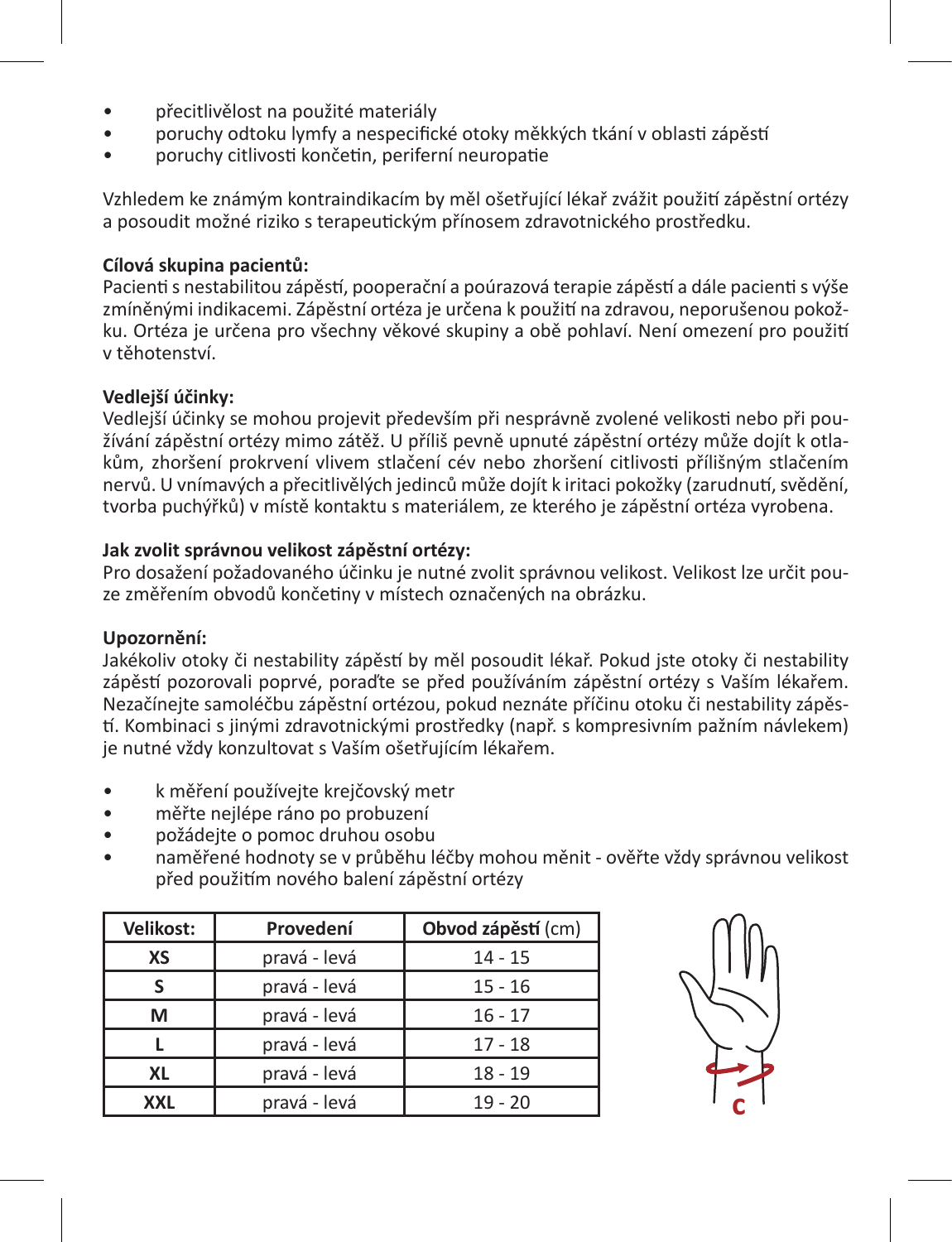**Pokud jsou naměřené hodnoty na rozhraní dvou velikostí**, zvolte tu větší. Pokud si s volbou velikosti zápěstní ortézy nejste jisti, navštivte specializovanou výdejnu zdravotnických potřeb nebo přímo výrobce.

**Pokud se zápěstní ortéza obtížně obléká**, navštivte specializovanou výdejnu zdravotnických potřeb a požádejte o ukázku správné techniky navlékání.

# **Správně zvolená velikost:**

- pociťujete znatelný, nikoliv však nepříjemný tlak v oblasti zápěstí
- zápěstní ortéza nesjíždí a neshrnuje se
- zápěstní ortéza v žádném místě neškrtí

Údaje o velikosti a výrobci najdete na etiketě všité u horního okraje zápěstní ortézy.

#### **Aplikace zápěstní ortézy:**

Ortézu navlékneme na zápěstí tak, aby plastová dlaha správně dosedla do dlaně. Potom přes ortézu okolo zápěstí upevníme fixační pásku, která dlahu přidrží na správném místě a současně zápěstí stabilizuje. Při navlékání by ortéza neměla být v kontaktu s ostrými předměty (např. šperky) nebo dlouhými nehty.

Ortéza musí být natažena rovnoměrně a bez záhybů, aby došlo k účinnému rozložení tlaku. Pokud používáte tělovou kosmetiku, vyčkejte s oblékáním ortézy cca 15 min. po aplikaci. V případě viditelného mechanického poškození ortézu dále nenoste a nejlépe vyměňte za novou.

# **Ošetřování a údržba:**

**Avicenum ORTHO 1500 ortéza zápěstní typ 01** je zdravotnickým prostředkem určeným pro opakované použití jednou osobou. Svou účinnost a bezpečnost si zachovává po dobu 12-ti měsíců od prvního použití při dodržení následujících pravidel:

- zápěstní ortézu lze po vyjmutí dlahy prát v pračce (maximální teplota praní 30 °C, mírný postup) mýdlovým roztokem nebo speciálním přípravkem pro praní kompresivních punčoch a bandáží, v ochranném obalu (prací sáček)
- nepoužívejte aviváž
- nepoužívejte odstřeďování, mokrou zápěstní ortézu vymačkejte mezi dvěma ručníky
- sušte ve vodorovné poloze mimo přímý zdroj tepla (radiátor, slunce)
- zápěstní ortézu nežehlete
- maximální možný počet pracích cyklů je 120
- skladujte v suchu a v temnu, nejlépe v originálním obalu<br>• do záněstní ortézy nijak mechanicky nezasahujte, neonra
- do zápěstní ortézy nijak mechanicky nezasahujte, neopravujte místa poškozená používáním, nenastřihávejte okraje
- zvýšenou pozornost věnujte suchému zipu:

-pokud suchý zip přijde do přímého kontaktu s pleteninou, může dojít k jejímu poškození

-pokud se suchý zip dostává do styku s jinými materiály (tkaniny, textilní vlákna, nečistoty), může dojít k jeho částečnému nebo úplnému znehodnocení a ztrátě funkčnosti

• zápěstní ortéza nesmí přijít do styku s organickými rozpouštědly, bělícími přípravky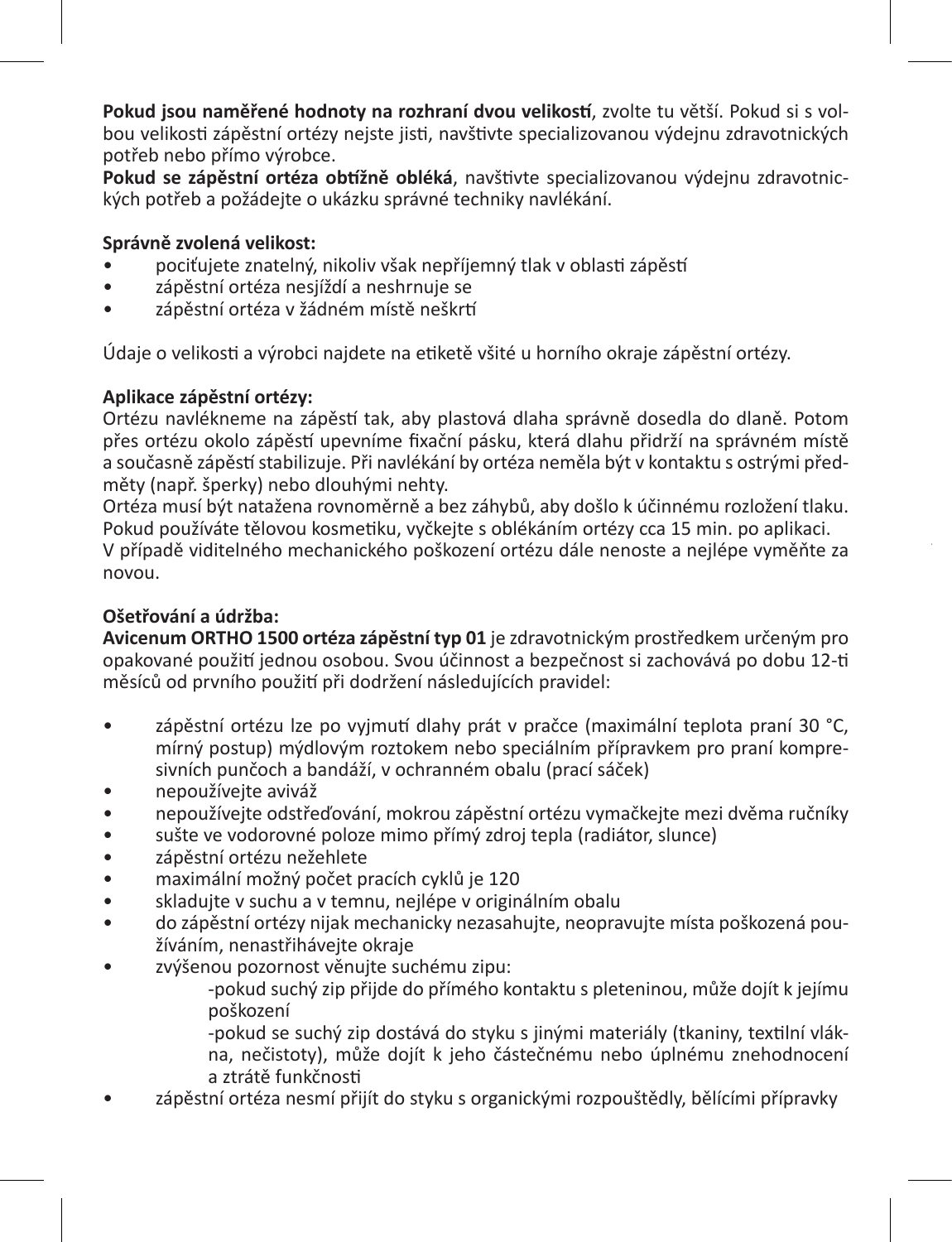Zdravotnický prostředek smí být bezpečně používán 24 měsíců od data výroby. Toto datum je součástí šarže zdravotnického prostředku, které je vyjádřeno ve formátu RR/MM-1234567, kde RR znamená rok a MM měsíc výroby.

**Ošetřovací symboly:** 

Nepoužívat aviváž

# **Kdy nepoužívat:**

Zdravotnický prostředek ihned přestaňte používat pokud:

- se objeví známky mechanického poškození (ortézu vyměňte za novou)
- pozorujete zhoršení zdravotního stavu, které by mohlo mít souvislost s používáním zápěstní ortézy - v takovém případě se poraďte se svým ošetřujícím lékařem

# **Složení:**

60 % PAD Nylon, 21 % elastan LYCRA®,19 % PES Polyester, bavlněné froté, PVC

Tento zdravotnický prostředek neobsahuje léčivou látku, včetně derivátů lidské krve nebo plazmy, tkáně nebo buňky lidského původu nebo jejich deriváty, tkáně nebo buňky zvířecího původu nebo jejich deriváty.

# **Likvidace:**

Zápěstní ortézu je možno likvidovat s běžným komunálním odpadem, případně odložit do kontejneru určeného na textil. Ačkoliv je výrobek určen pro použití na zdravou, neporušenou pokožku, není vyloučeno, že během používání došlo ke kontaminaci tělními tekutinami. V takovém případě by měla být zápěstní ortéza zlikvidována jako infekční materiál. Použitý materiál není toxický, pokud nedojde k jeho hoření. Použitou bandáž nikdy nespalujte.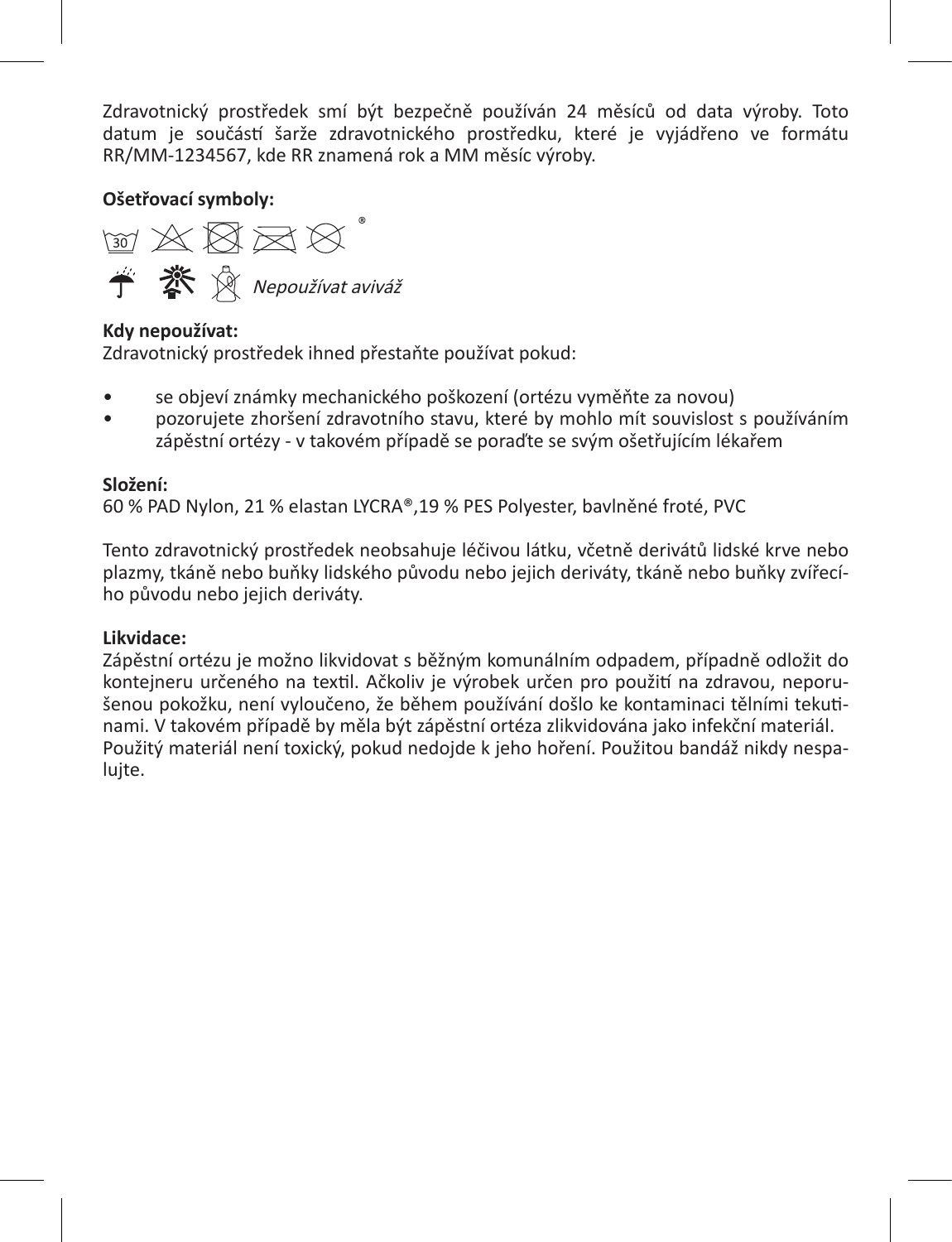**Jakákoliv závažná nežádoucí příhoda, ke které došlo v souvislosti s dotčeným prostředkem, by měla být hlášena výrobci a příslušnému orgánu členského státu, v němž je uživatel a/nebo pacient usazen:**

| Česká republika | Státní ústav pro kontrolu léčiv, Šrobárova 48, 100 41 Praha 10                                                                  |  |
|-----------------|---------------------------------------------------------------------------------------------------------------------------------|--|
| Slovensko       | Štátny ústav pre kontrolu liečiv, Kvetná 1024/11, 821 08 Bratislava                                                             |  |
| l Polska        | Urząd Rejestracji Produktów Leczniczych, Wyrobów Medycznych i<br>Produktów Biobójczych, Al. Jerozolimskie 181C, 02-222 Warszawa |  |
| Deutschland     | Das Bundesinstitut für Arzneimittel und Medizinprodukte, Kurt<br>Georg Kiesinger Allee 3, 53175 Bonn                            |  |
| I Россия        | Roszdravnadzor, Address: 4, bld. 1, Slavyanskaya Square, Moscow,<br>109074                                                      |  |
| Україна         | Ministry of Health Ukraine, 7 Hrushevskoho Street, Kyiv, 01601                                                                  |  |
| l Australia     | The Therapeutic Goods Administration, 136 Narrabundah Lane,<br>Symonston ACT 2609                                               |  |

#### **Výrobce:**



ARIES, a.s., Studenec 309, 512 33 Studenec Datum poslední revize textu: 01.01.2020

 $\epsilon$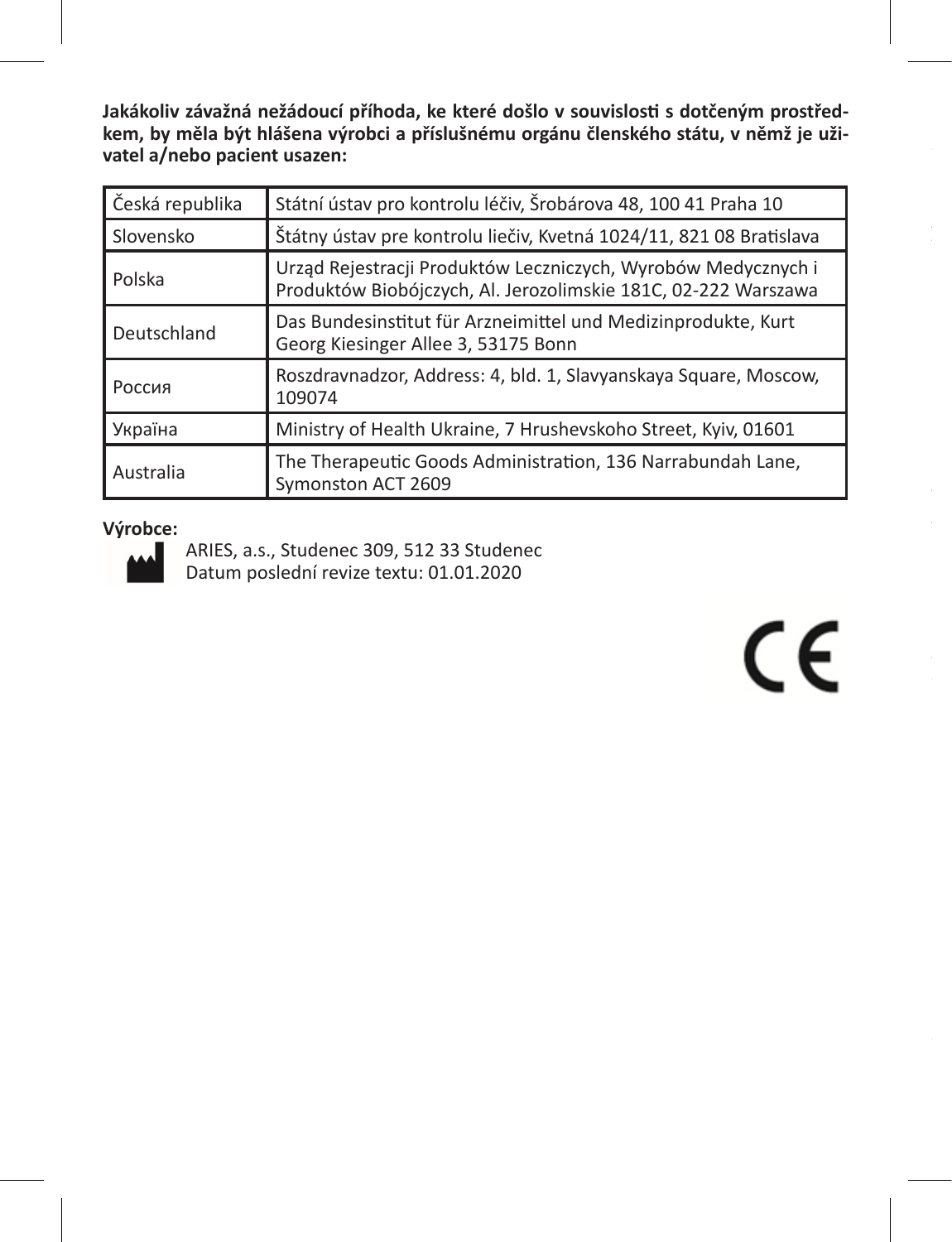# **(SK) Vážený zákazník,**

V rukách držíte zdravotnú zápästnú ortézu na podpornú pooperačnú a poúrazovú terapiu. Úžitkové vlastnosti tohoto výrobku podporíte jeho správnym ošetrovaním či používaním.

**Avicenum ORTHO 1500 ortéza zápästia typ 01** je vyrobená technológiou plochého pletenia. Materiály použité na jej výrobu sú nedráždivé a neobsahujú latex. V dlaňovej časti ortézy je umiestnená anatomicky tvarovaná odnímateľná plastová dlaha. Fixačný účinok dlahy je podporený páskou na suchý zips. Mechanizmus účinku ortézy je založený na kompresívnom pôsobení a fixácii v oblasti zápästia, čím dochádza k potrebnému terapeutickému efektu. Pre dosiahnutie požadovaného účinku je nutné zvoliť správnu veľkosť. Najlepší účinok dosahuje ortéza pri fyzickej záťaži. Ortéza je vhodná aj pre športové aktivity. Pri dlhších kľudových prestávkach by ste mali ortézu zložiť. **Avicenum ORTHO 1500 ortéza zápästia typ 01** je zdravotníckou pomôckou určenou na použitie v domácom prostredí aj u poskytovateľov zdravotných služieb.

#### **Názov zdravotníckej pomôcky: Avicenum ORTHO 1500 ortéza zápästia typ 01**

#### **Varianty zdravotníckej pomôcky:**

- ľavá, výstuha, zápästná páska, veľ. XS XXL
- pravá, výstuha, zápästná páska, veľ. XS XXL

# **Určený účel použitia zdravotníckej pomôcky:**

Zdravotnícka pomôcka určená na podporu v oblasti zápästia pri poúrazovej a pooperačnej terapii, zamedzenie vzniku opuchu a slúži ako podpora pri ochabnutosti, zápalu alebo úraze väzov a šliach zápästia. Táto ortéza je vhodná aj pri športovej aktivite ako liečebná alebo preventívna.

#### **Indikácie:**

- akútna alebo chronická nestabilita zápästia
- doliečenie po ťažkých alebo menej závažných distorziách zápästia (podvrtnutie)
- poúrazový opuch zápästia
- opuch zápästia pri artritíde alebo artróze
- entezopatie v oblasti radioulnárneho skĺbenia
- doliečenie po operáciách a zlomeninách zápästia
- bolestivé syndrómy zápästia
- zápal šliach v oblasti zápästia
- syndróm karpálneho tunela
- prevencia úrazu zápästia
- nestabilita väzivového aparátu zápästia

Ak ortézu zápästia používate prvýkrát, je vhodné jej použitie konzultovať s ošetrujúcim lekárom, príp. aby bol zdravotný stav pravidelne lekárom kontrolovaný.

#### **Kontraindikácie:**

• ochorenie alebo poranenie kože v oblasti zápästia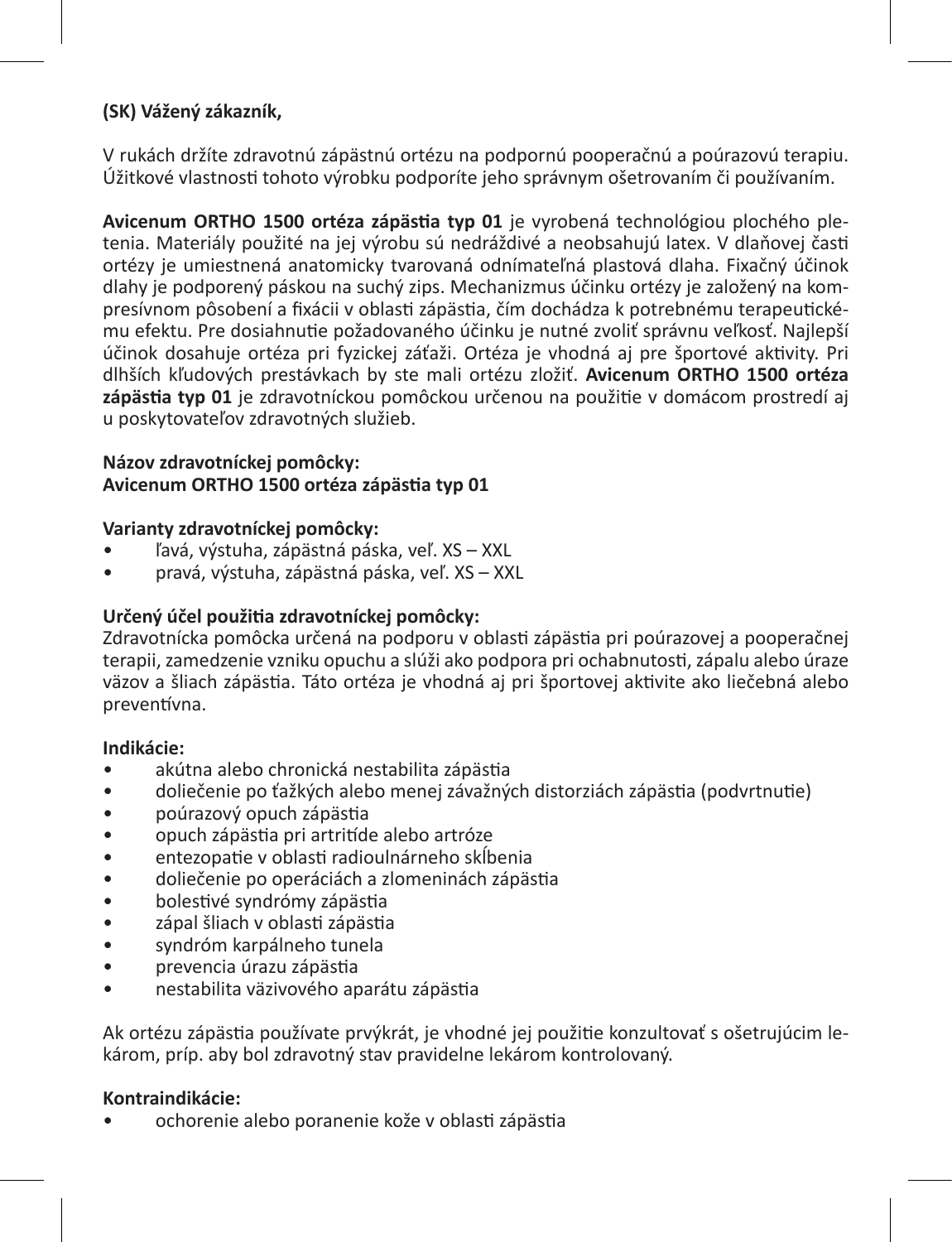- akútne mokvajúce kožné prejavy
- precitlivenosť na použité materiály
- poruchy odtoku lymfy a nešpecifické opuchy mäkkých tkanív v oblasti zápästia
- poruchy citlivosti končatín, periférna neuropatia

Vzhľadom k známym kontraindikáciám by mal ošetrujúci lekár zvážiť použitie zápästnej ortézy a posúdiť možné riziko s terapeutickým prínosom zdravotníckej pomôcky.

#### **Cieľová skupina pacientov:**

Pacienti s nestabilitou zápästia, pooperačná a poúrazová terapia zápästia a ďalej pacienti s vyššie spomínanými indikáciami. Zápästná ortéza je určená na použitie na zdravú, neporušenú pokožku. Ortéza je určená pre všetky vekové skupiny a obe pohlavia. Nie je obmedzenie pre použitie v tehotenstve.

#### **Vedľajšie účinky:**

Vedľajšie účinky sa môžu prejaviť predovšetkým pri nesprávne zvolenej veľkosti alebo pri používaní zápästnej ortézy mimo záťaž. Pri príliš pevne zatiahnutej zápästnej ortéze môže dôjsť k otlakom, zhoršeniu prekrvenia vplyvom stlačenie ciev alebo k zhoršeniu citlivosti prílišným stlačením nervov. U vnímavých a precitlivených jedincov môže dôjsť k iritácii pokožky (začervenanie, svrbenie, tvorba pľuzgierikov) v mieste kontaktu s materiálom, z ktorého je zápästná ortéza vyrobená.

#### **Ako vybrať správnu veľkosť zápästnej ortézy:**

Pre dosiahnutie požadovaného účinku je nutné zvoliť správnu veľkosť. Veľkosť sa dá určiť len zmeraním obvodov v miestach označených na obrázku.

#### **Upozornenie:**

Akékoľvek opuchy či nestability zápästia by mal posúdiť lekár. Ak ste opuchy či nestability zápästia spozorovali prvýkrát, poraďte sa pred používaním zápästnej ortézy s Vašim lekárom. Nezačínajte samoliečbu zápästnou ortézou, ak nepoznáte príčinu opuchu či nestability zápästia. Kombináciu s inými zdravotníckymi pomôckami (napr. s kompresívnym ramenným návlekom) je nutné vždy konzultovať s Vašim ošetrujúcim lekárom.

- k meraniu používajte krajčírsky meter
- merajte najlepšie ráno po prebudení
- požiadajte o pomoc druhú osobu
- namerané hodnoty sa v priebehu liečby môžu meniť overte vždy správnu veľkosť pred použitím nového balenia zápästnej ortézy

| Veľkosť    | Prevedenie   | Obvod zápästia (cm) |
|------------|--------------|---------------------|
| XS         | pravá - ľavá | $14 - 15$           |
|            | pravá - ľavá | $15 - 16$           |
| м          | pravá - ľavá | $16 - 17$           |
|            | pravá - ľavá | $17 - 18$           |
| XL         | pravá - ľavá | $18 - 19$           |
| <b>XXL</b> | pravá - ľavá | $19 - 20$           |

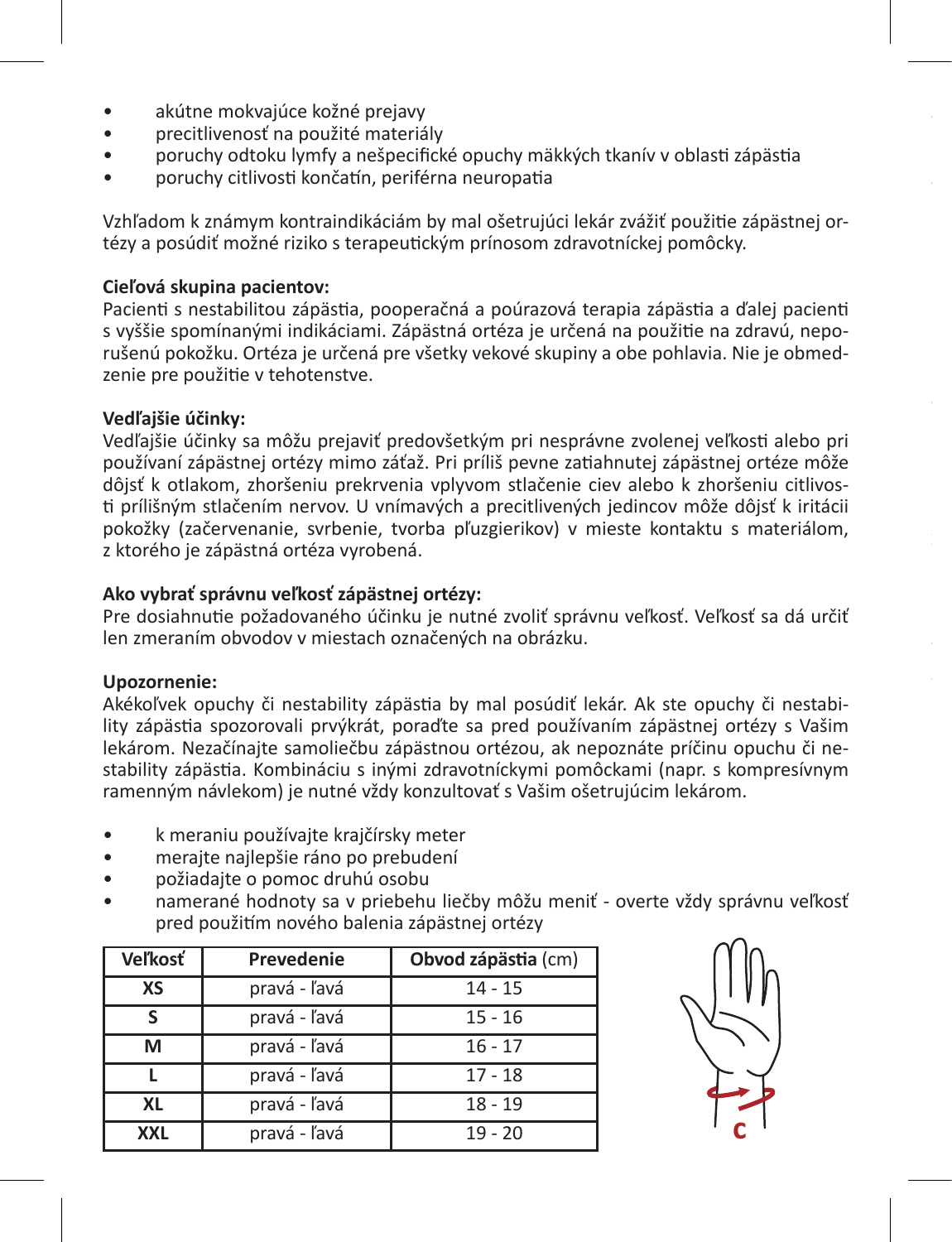**Ak sú namerané hodnoty na rozhraní dvoch veľkostí**, vyberte tú väčšiu. Ak si nie ste istí s voľbou veľkosti zápästnej ortézy, navštívte špecializovanú výdajňu zdravotníckych pomôcok alebo priamo výrobcu.

**Ak sa zápästná ortéza obtiažne oblieka**, navštívte špecializovanú výdajňu zdravotníckych pomôcok a požiadajte o ukážku správnej techniky navliekania.

# **Správne zvolená veľkosť:**

- pociťujete znateľný, nie však nepríjemný tlak v oblasti zápästia
- zápästná ortéza neschádza a nezhrňuje sa
- zápästná ortéza v žiadnom mieste neškrtí

Údaje o veľkosti a výrobcovi nájdete na etikete všité pri hornom okraji zápästnej ortézy.

# **Aplikácia zápästnej ortézy:**

Ortézu navlečieme na zápästie, tak aby plastová dlaha správne dosadla do dlane. Potom cez ortézu okolo zápästia upevníme fixačnú pásku, ktorá dlahu pridrží na správnom mieste a súčasne zápästie stabilizuje. Pri navliekaní by ortéza nemala byť v kontakte s ostrými predmetmi (napr. šperky) alebo s dlhými nechtami. Ortéza musí byť natiahnutá rovnomerne a bez záhybov, aby došlo k účinnému rozloženie tlaku.

Ak používate telovú kozmetiku, počkajte s obliekaním ortézy cca 15 min. po aplikácii. V prípade viditeľného mechanického poškodenia ortézu ďalej nenoste a najlepšie vymeňte za novú.

# **Ošetrovanie a údržba:**

**Avicenum ORTHO 1500 ortéza zápästná typ 01** je zdravotníckou pomôckou určenou pre opakované použitie jednou osobou. Svoju účinnosť a bezpečnosť si zachováva po dobu 12 tich mesiacov od prvého použitia pri dodržaní nasledujúcich pravidiel:

- zápästnú ortézu možno po vybratí dlahy prať v práčke (maximálna teplota prania 30 °C, mierny postup) mydlovým roztokom alebo špeciálnym prípravkom pre pranie kompresívnych pančúch a bandáží, v ochrannom obale (pracie vrecko)
- nepoužívajte aviváž
- nepoužívajte odstreďovanie, mokrú zápästnú ortézu vysušte medzi dvoma uterákmi
- sušte vo vodorovnej polohe mimo priamy zdroj tepla (radiátor, slnko)
- zápästnú ortézu nežehlite
- maximálny možný počet pracích cyklov je 120
- skladujte v suchu a v tme, najlepšie v originálnom obale<br>• odo zápästné ortézy nijako mechanicky nezasahujte, neo
- do zápästné ortézy nijako mechanicky nezasahujte, neopravujte miesta poškodené používaním, nenastrihávajte okraje
- zvýšenú pozornosť venujte suchému zipsu:
	- -ak suchý zips príde do priameho kontaktu s pleteninou, môže dôjsť k jej poškodeniu
	- -ak sa suchý zips dostáva do styku s inými materiálmi (tkaniny, textilné vlákna, nečistoty), môže dôjsť k jeho čiastočnému alebo úplnému znehodnoteniu a strate funkčnosti
- zápästné ortéza nesmie prísť do styku s organickými rozpúšťadlami, bieliacimi prípravkami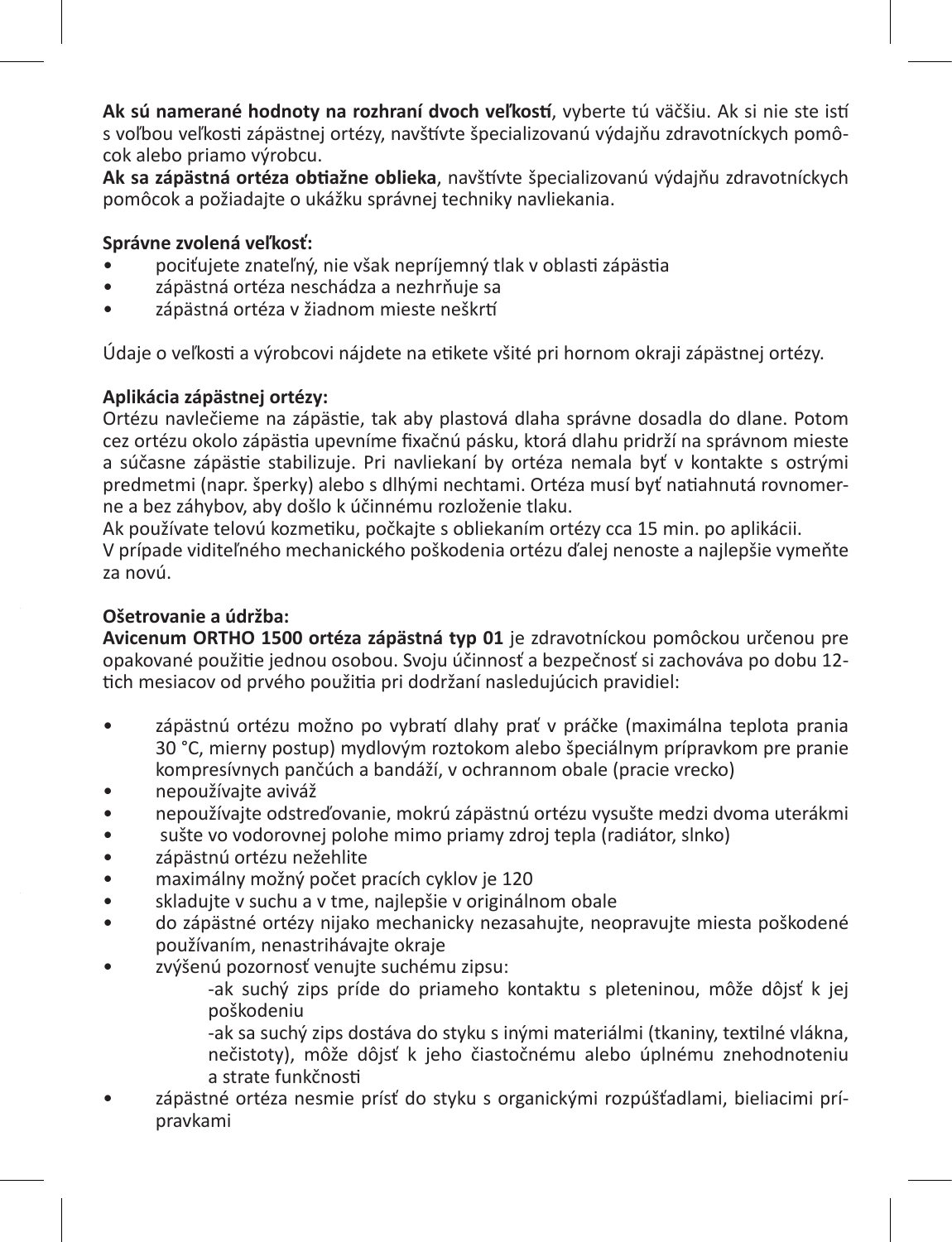Zdravotná pomôcka smie byť bezpečne používaná 24 mesiacov od dátumu výroby. Tento dátum je súčasťou šarže zdravotnej pomôcky, a je vyjadrený vo formáte RR/MM-1234567, kde RR znamená rok a MM mesiac výroby.

**je používateľ a/alebo pacient usadený:** 

**Ošetrovacie symboly:** 

™ ※ 図 ヌ ¤ **个 茶** 《 Nepoužívať aviváž

# **Kedy nepoužívať:**

Zdravotnícku pomôcku ihneď prestaňte používať ak:

- sa objavia známky mechanického poškodenia (ortézu vymeňte za novú)
- pozorujete zhoršenie zdravotného stavu, ktoré by mohlo mať súvislosť s používaním zápästnej ortézy - v takom prípade sa poraďte so svojím ošetrujúcim lekárom

# **Zloženie:**

60 % PAD Nylon, 21 % elastan LYCRA®,19 % PES Polyester, bavlnené froté, PVC

Táto zdravotnícka pomôcka neobsahuje liečivo, vrátane derivátov ľudskej krvi alebo plazmy, tkanivá alebo bunky ľudského pôvodu alebo ich deriváty, tkanivá alebo bunky živočíšneho pôvodu alebo ich deriváty.

# **Likvidácia:**

Zápästnú ortézu je možné likvidovať s bežným komunálnym odpadom, prípadne odložiť do kontajnera určeného na textil. Hoci je výrobok určený pre použitie na zdravú, neporušenú pokožku, nie je vylúčené, že počas používania došlo ku kontaminácii telesnými tekutinami. V takom prípade by mala byť zápästná ortéza zlikvidovaná ako infekčný materiál. Použitý materiál nie je toxický, ak nedôjde k jeho horeniu. Použitú ortézu nikdy nespaľujte.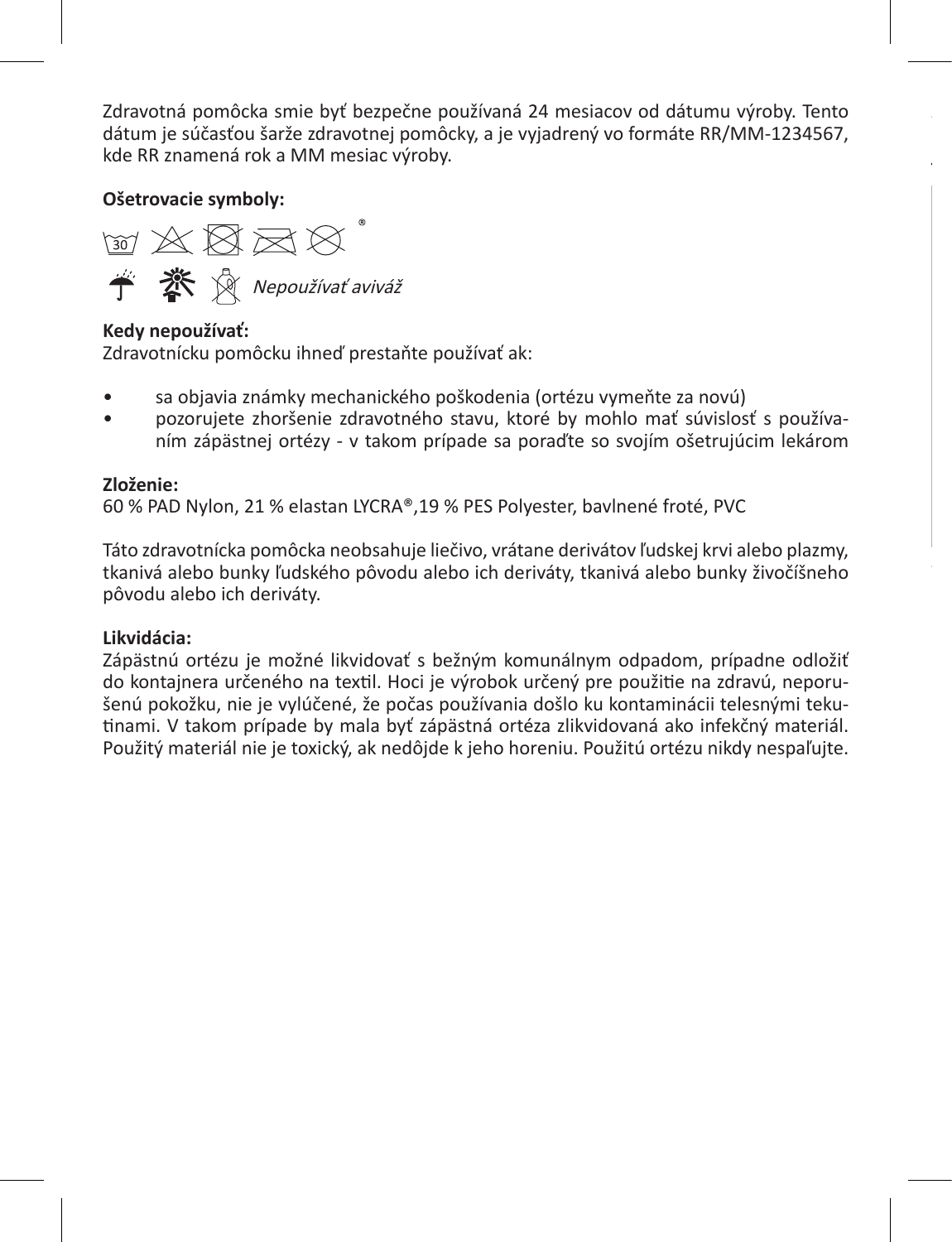**Akýkoľvek závažný nežiadúci účinok, ku ktorému došlo v súvislosti s dotknutým prostriedkom, by mal byť hlásený výrobcovi a príslušnému orgánu členského štátu, v ktorom je používateľ a/alebo pacient usadený:** 

| Česká republika | Státní ústav pro kontrolu léčiv, Šrobárova 48, 100 41 Praha 10                                                                  |  |
|-----------------|---------------------------------------------------------------------------------------------------------------------------------|--|
| Slovensko       | Štátny ústav pre kontrolu liečiv, Kvetná 1024/11, 821 08 Bratislava                                                             |  |
| Polska          | Urząd Rejestracji Produktów Leczniczych, Wyrobów Medycznych i<br>Produktów Biobójczych, Al. Jerozolimskie 181C, 02-222 Warszawa |  |
| Deutschland     | Das Bundesinstitut für Arzneimittel und Medizinprodukte, Kurt<br>Georg Kiesinger Allee 3, 53175 Bonn                            |  |
| Россия          | Roszdravnadzor, Address: 4, bld. 1, Slavyanskaya Square, Moscow,<br>109074                                                      |  |
| Україна         | Ministry of Health Ukraine, 7 Hrushevskoho Street, Kyiv, 01601                                                                  |  |
| Australia       | The Therapeutic Goods Administration, 136 Narrabundah Lane,<br>Symonston ACT 2609                                               |  |

#### **Výrobca:**



ARIES, a.s., Studenec 309, 512 33 Studenec Dátum poslednej revízie textu: 01.01.2020

 $C \in$